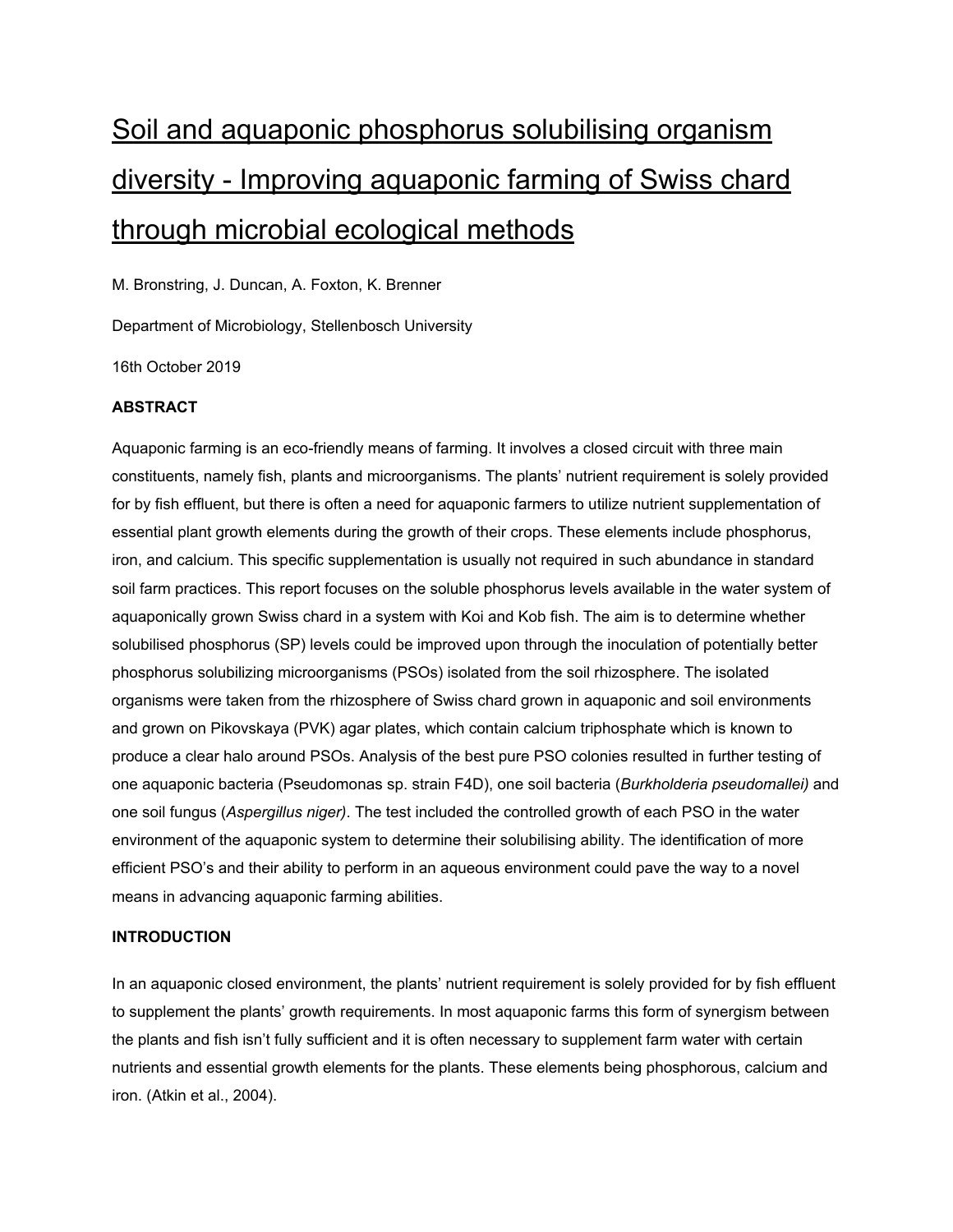Aquaponics is a water-based agricultural system in which the plant absorbs nutrients provided by the fish effluent and the associated interactions with microorganisms that solubilise minerals (Sharma et al, 2011). This system is also responsible for decreasing dissolved solids and ionic concentrations. This can also include toxic metabolites such as ammonia and nitrite which can be absorbed by the plants, thus improving the overall water which assists optimal fish growth and development (Nozzi et al., 2018).

#### **Mineral phosphate solubilization in aquaponics vs soil environments**

Phosphate is the second most important limiting nutrient for the growth of plants after nitrogen, with less than 1% of total phosphorus in the soil bioavailable to plants (Vessey and Heisinger, [2001\)](https://www.ncbi.nlm.nih.gov/pmc/articles/PMC5910442/#CR50). Studies show PSOs have potential use as biofertilizers for the increase in the concentration of soluble phosphorus (Collavino et al. [2010;](https://www.ncbi.nlm.nih.gov/pmc/articles/PMC5910442/#CR9) Ghosh et al. [2012](https://www.ncbi.nlm.nih.gov/pmc/articles/PMC5910442/#CR11)) A considerably higher concentration of PSOs can be found in a soil environment in comparison with an aquaponic environment (Raghu et al, 1997). It has been hypothesized that different pH levels can increase the growth and competition of microbes. However, altering pH is not a viable option as the aquaponics system has specific requirements. Any direct or indirect changes could impact the health and sustainability of the three main components in the system (Fitzsimmons et al,. 2016).

#### **Phosphorus solubilizing organisms**:

To increase the uptake of phosphorus, the plant (Swiss chard) can be inoculated with Pseudomonas (Parani & Saha, 2012), Rhizobium or Bacillus (Fitzsimmons et al., 2016) bacteria or Mycorrhizae fungi, which have a high phosphorus solubilization ability. These microorganisms can be isolated from the rhizosphere from plants grown in soil and grown in vitro (Sharma et al., 2011). If the microorganisms are absent, the limited phosphorus bioavailability will hinder the growth of the plant.

#### **Interactions with Swiss chard**

Plants grown in standard soil conditions emit signals to bacteria and fungi that form a symbiosis with plant roots to allow for increased nutrient uptake (Ahemad et al., 2013). Phosphorus is highly available in the soil but it is predominantly available in its non-soluble form — inorganic phosphate — which cannot be taken up by the plant. Phosphate anions are highly reactive and may be precipitated with cations such as calcium, magnesium, iron and aluminum cations (Nozzi et al., 2018). In aquaculture systems, the availability of microbes that form symbiosis with Swiss chard to solubilise phosphate is limited and insufficient for the plant to be able to obtain the required nutrient levels (Fitzsimmons et al., 2016).

#### **The economic and environmental cost of supplementation:**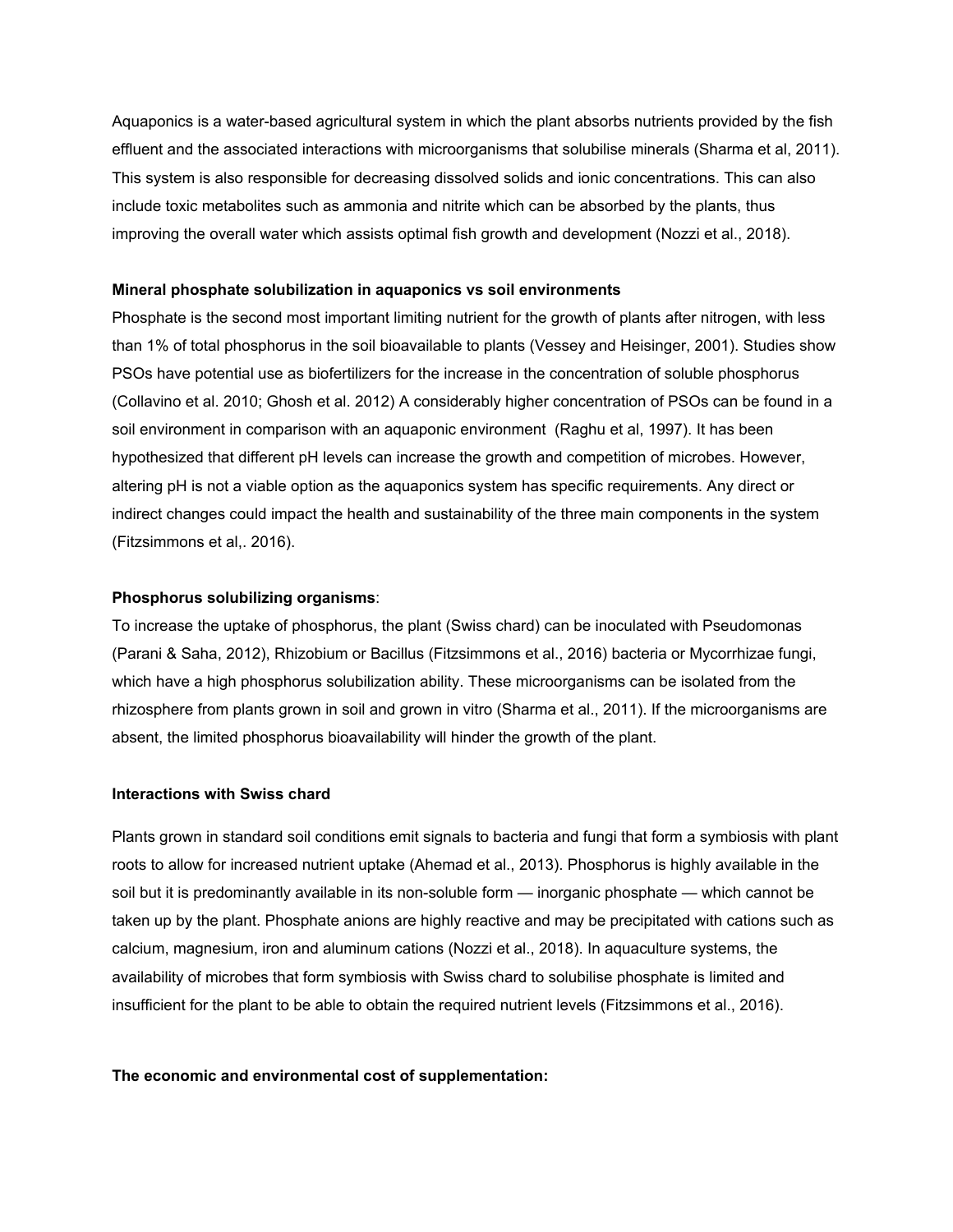Nitrogen, calcium, iron, phosphorus, and potassium are just a few nutrients that often need to be supplemented by an external source in agriculture (Ru et al., 2017). Continuous supplementation can become very costly to the aquaponics farmer (Nozzi et al., 2018). To combat the need for continuous nutrient supplementation and minimize costs, plants grown in an aquaponics system can be inoculated with certain nutrient solubilizing bacteria and fungi (Bartelme et al., 2018). Much research has been done on the use of PSOs in soil agriculture (Collavino et al, 2010), however little is known about the use of PSOs in aquaculture.

In this study, two PSOs from the soil and one PSO from the aquaponic environment were isolated and cultured in water samples acquired from the aquaponic farm to determine which PSO was better at solubilising phosphorus. This study aims to determine whether a PSO isolated from a soil environment can survive in the aquaponic environment and adequately solubilize enough inorganic phosphorus to sustain plant growth without the need to supplement the system with phosphorus. It is hypothesised that soil PSOs are more efficient at SP than aquaponic PSOs and that the inoculation of a soil PSO into an aqueous environment would result in an increase of total phosphorus solubilised.

## **METHODS AND MATERIALS**

#### **Sample collection and storage:**

Samples were taken aseptically from the rhizosphere of aquaponic and soil-grown Swiss chard from greenhouses at the Welgevallen experimental farms in Stellenbosch, South Africa. Samples were taken from roots at a depth of 15cm and the plants were of similar maturity and growth level. This was done in triplicate from three random locations for each site following a randomised block design. The samples were stored in a 9ml saline (0.85% NaCl) solution.

#### **Conditions of sample sites:**

Soil pH will be measured by weighing 15g of soil into two 150ml beakers. 30ml deionized water will be added to each beaker and swirled gently to form a slurry. The solutions will be left to sit for 30 minutes and the pH meter will be standardised using pH 7 and 4. While taking the measurement, the beaker should be swirled gently. The pH is recorded to the nearest 0.01 (Mclean, 1982). The pH of the aquaponic water sample will be measured similarly, without the addition of soil or deionised water. The temperature of each sample site was taken at a 15cm depth using a mercury thermometer.

#### **Preparation of media**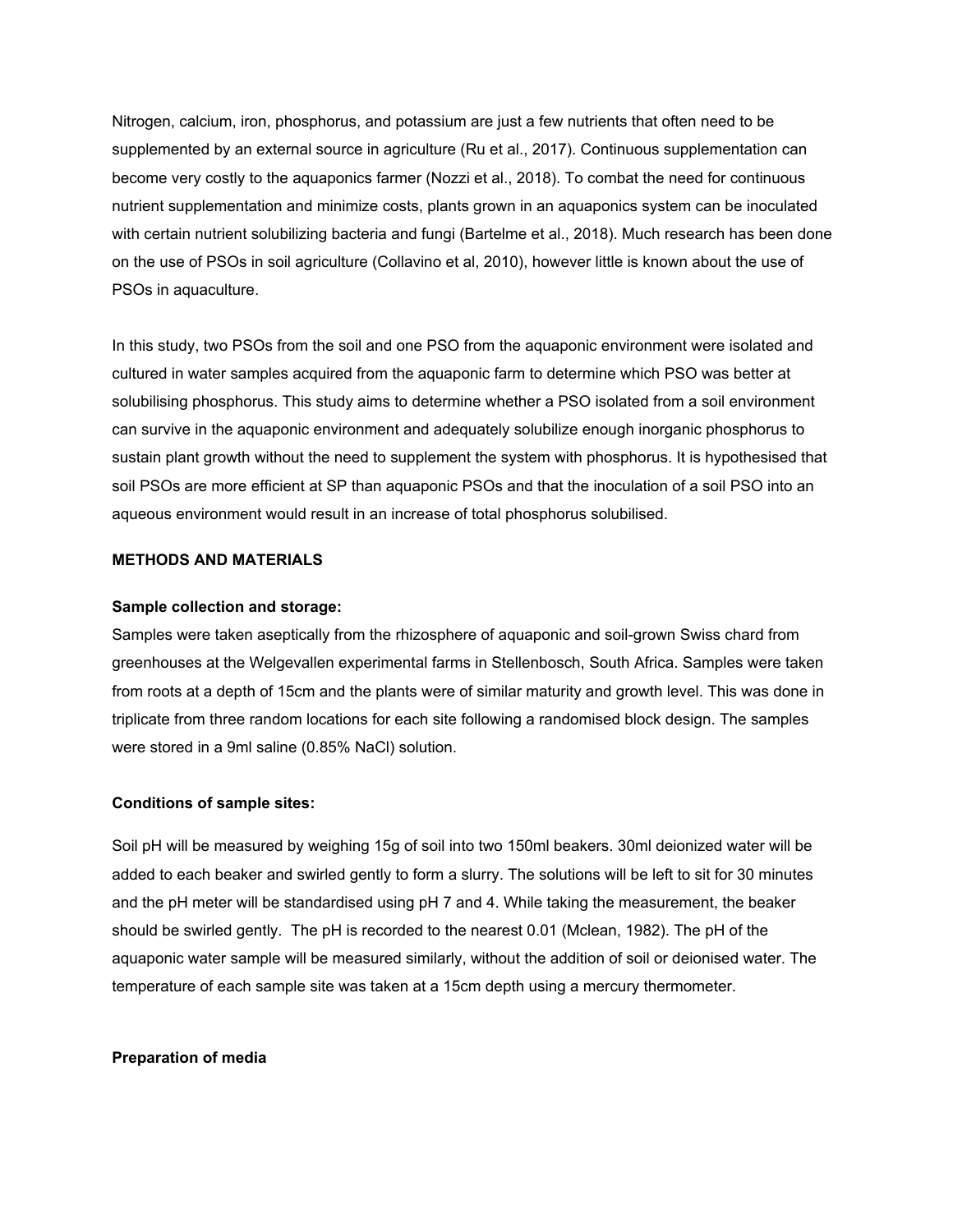PVK agar media (Pikovskaya, 1948) is used as specific isolation for PSO. Ingredients of PVK in grams/L: Yeast Extract 0.500, Dextrose 10.000, Calcium phosphate 5.000, Ammonium sulphate 0.500, Potassium chloride 0.200, Magnesium sulphate 0.100, Manganese sulphate 0.0001, Ferrous sulphate 0.0001, Agar 15.000. Suspend 31.3 grams of powder media in 1000mL distilled water. Heat to boiling point to dissolve media completely and sterilize by autoclaving at 121°C for 15 mins. Mix and pour into sterile Petri plates (Nautiyal & Mehta, 2001).

#### **Isolation of PSOs**

PSM were isolated from each sample by serial dilution and spread plate method. One gram (1g) of a sample was dispersed in 9 ml of autoclaved saline water (0.85% NaCl) and vortexed. 1 ml of the above solution was again transferred to 9ml of autoclaved saline water (0.85% NaCl) to form 10<sup>-2</sup> dilution. Similarly 10<sup>-3</sup>, 10<sup>-4</sup>, 10<sup>-5</sup>, 10<sup>-6</sup> and 10<sup>-7</sup> serials were made for each sample. 0.1ml of each dilution was spread on PVK agar and incubated at 26 - 30°C for 7 days. Colonies showing halo zones were picked and purified by 3 times subculture method on PVK agar medium for studying colony morphology (Goenadi et al. 2000). The negative control received no inoculum and the positive control received an undiluted inoculum solution.

#### **Morphological Characterisation**

Morphological characteristics of isolates included shape, size, surface form and surface texture, colour were observed for their characterization (Lal, 2002). Light microscopy was used to examine each microorganism's general structure and size in relation to each other. 1000x magnification was used with an oil additive.

#### **Identifying microorganisms**

The best solubilising organisms from the chemical analysis had their DNA extracted using a Quick-DNA miniprep DNA extraction kit (Zymo) and amplified using PCR with the following conditions: 5min@94°C, (45s@95°C, 50s@56°C, 70s@72°C)x34 and 7min@72°C. The extracted DNA was checked using gel electrophoresis and submitted to Central Analytical Facilities (CAF), Stellenbosch for sequencing and identification. Phylogenetic trees were produced using <https://www.phylogeny.fr/>

DNA extraction protocols followed for a bacterial strain from an aquaponic and a soil environment respectively. One fungal strain from the soil environment was analysed. DNA extraction was done twice to ensure accurate results. The following conditions were met for the extraction: A master mix of 16.4 μl of milliQ, 20μl Taq ReadyMix (Kapa biosystems), 0.8 μl forward primer, 0.8 μl reverse primer constituted a 38 μl master mix. 0.5μl of DNA was used respectively from each sample. This was then followed by gel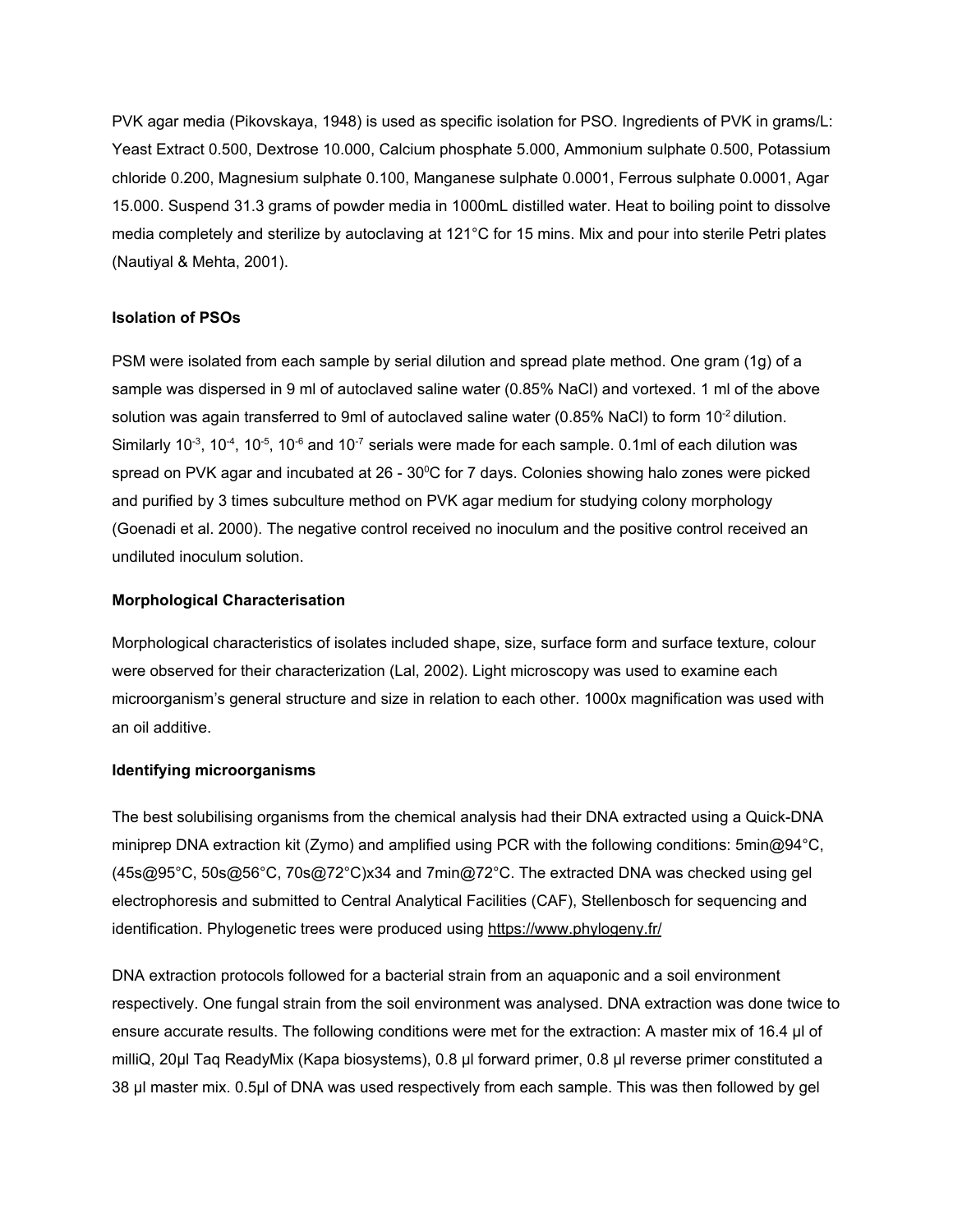electrophoresis run for each DNA sample. Primers ITS1/ITS4 (White et al, 2002) were used for the fungi DNA in the gel electrophoresis which produced a 700bp product size. 16s rRNA primers RevB-ForB (Inqaba biosystems) were used as bacterial primers, producing a 700bp product size.

#### **Gel electrophoresis**

Agarose gel was prepared by weighing off 0.3g agarose and adding it to 30ml TAE buffer in an Erlenmeyer flask. A lid was placed on the flask and the flask was microwaved until all the agarose has melted (approximately 30-60 seconds). The mixture was swirled to mix. The flask was left to cool down slightly and 1 μl ethidium bromide (Sigma-Aldrich) was added to the gel mixture. The mix was swirled and poured into the prepared tray. The tray was left to set (approximately 20 mins) and the combs removed. The gel was removed from the casting tray and submerged into the electrophoresis tank with enough buffer to cover the gel. Small droplets of blue loading dye were mixed with 2 μl of DNA using the pipette and added to the wells of the gel. 2 μl of KAPA lambda ladder was used in the first well. Parameters for the gel were set to 80V for 40 mins. To visualize the gel it was carefully picked up and an image was taken with a UV doc.

#### **Preparation of water samples for inoculation**

50ml water samples were prepared in 100ml Schotte bottles that consisted of 50ml of either distilled water, aquaponic water sourced from the experimental farm or autoclaved aquaponic water. These water samples were set to mimic the aquaponic environment with no competition, and no nutrients, nutrients and competition and nutrients with no competition respectively. 100mg of insoluble tricalcium phosphate was added to each water sample. This was done to test the PS ability of each organism in the aquaponic environment.

#### **Culturing organisms in aquaponic water sample**

The three organisms were cultured to a certain OD and then 1ml was inoculated into 50ml of either distilled water, aquaponic water sourced from the experimental farm or autoclaved aquaponic water. The two bacteria strains were cultured in 9ml of Luria Bertani (LB) broth to an OD of 0.6 before inoculation. The fungi strain was cultured in 9ml of Malt Extract Broth (MEB) to an OD of 0.3 before inoculation, due to slower growth and time. The organisms were incubated at 26 - 30°C for 4 days until the required OD was met before inoculation. Spectrophotometry readings were done using a fluorescence spectrophotometer at 600nm. 50ml of autoclaved aquaponic water served as the negative control that wasn't inoculated. The water samples were incubated at 26 - 30°C for 4 days before being put on a shaker for a further 7 days at 26 - 30 <sup>0</sup>C. Before the addition of tricalcium phosphate and after inoculation and incubation the water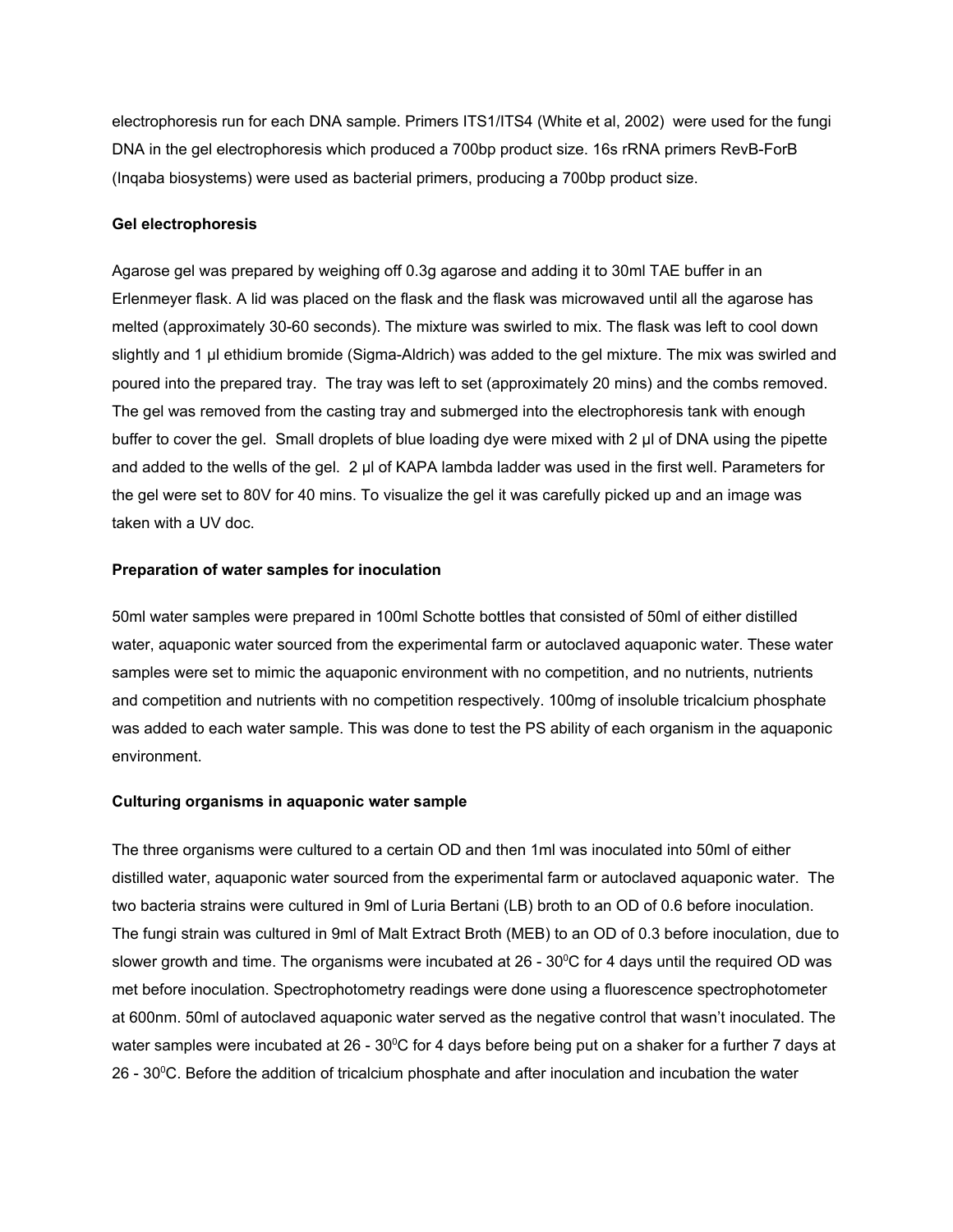samples were sent to Sporatec, Stellenbosch [\(https://www.sporatec.co.za\)](https://www.sporatec.co.za/) to be analysed for the total amount of solubilized phosphorus available.

## **RESULTS**

## **Sampling:**

Sampling was conducted at three different sites from the rhizosphere of both soil and aquaponically grown Swiss chard. The temperature and pH of each sampling site was determined. The temperature from the aquaponics site was 21.5°C at all the sampling sites. The temperature from the soil sites ranged from 16°C - 17°C. The pH of the aquaponics samples was as follows: 7.12, 6.96, 7.05. The pH of the soil samples was as follows: 5.93, 5.95, and 5.92.

## **PVK microbial plate count:**

If the microorganisms produce a visible halo on the PVK agar media they were identified as a PSO. Table 2 represents the initial CFU count of the dilution series on PVK medium. PSOs are highlighted. Colonies were identified using traditional morphology techniques.

|            |              | <b>Dilutions</b>                                                                                                |                                                             |                                                                             |                                                                                                 |                                                            |                                       |
|------------|--------------|-----------------------------------------------------------------------------------------------------------------|-------------------------------------------------------------|-----------------------------------------------------------------------------|-------------------------------------------------------------------------------------------------|------------------------------------------------------------|---------------------------------------|
| System     | Sample       | $10^{-1}$                                                                                                       | $10^{-2}$                                                   | $10^{-3}$                                                                   | $10^{-4}$                                                                                       | $10^{-5}$                                                  | $10^{-6}$                             |
| Aquaponics | $\mathbf{1}$ | Too many to<br>count (TMTC),<br>mat of green<br>hyphae. No<br>halos were<br>formed on any<br>CFU <sub>s</sub> . | 11 white<br>cream,<br>11 yellow<br>and<br>100 cream<br>CFUs | 10 white<br>21 yellow<br>100 cream<br><b>CFU<sub>s</sub></b>                | 5 yellow<br>5 cream<br>5 yellow<br>combined,<br>6 creams,<br>18 cream<br>18 Beige CFUs          | 8 yellow,<br>6 cream<br>2 cream<br><b>CFU<sub>s</sub></b>  | 1 large cream halo<br>forming colony. |
|            | 2<br>3       | TMTC, mat of<br>green hyphae<br>and no halos.<br>TMTC. Mat of                                                   | TMTC, green<br>hyphae and<br>no halos.<br>16 black          | 4<br>dark/orange,<br>2 light yellow<br>1 dark<br>orange<br>CFUs.<br>1 Large | <b>TMTC</b> yellow<br>1 large light<br>orange<br>1 small cream<br>CFU <sub>s</sub> .<br>9 cream | 2 dark<br>orange<br>2 light<br>yellow<br>CFUS.<br>24 cream | 2 orange<br>2 white CFUs<br>66 orange |
|            |              | green hyphae<br>and green                                                                                       | 90 yellow<br>90 cream                                       | purple<br>filamentous                                                       | 30 orange<br>20 pink CFUs                                                                       | 1 orange.<br>7 white                                       | 5 cream<br>7 beige CFUs               |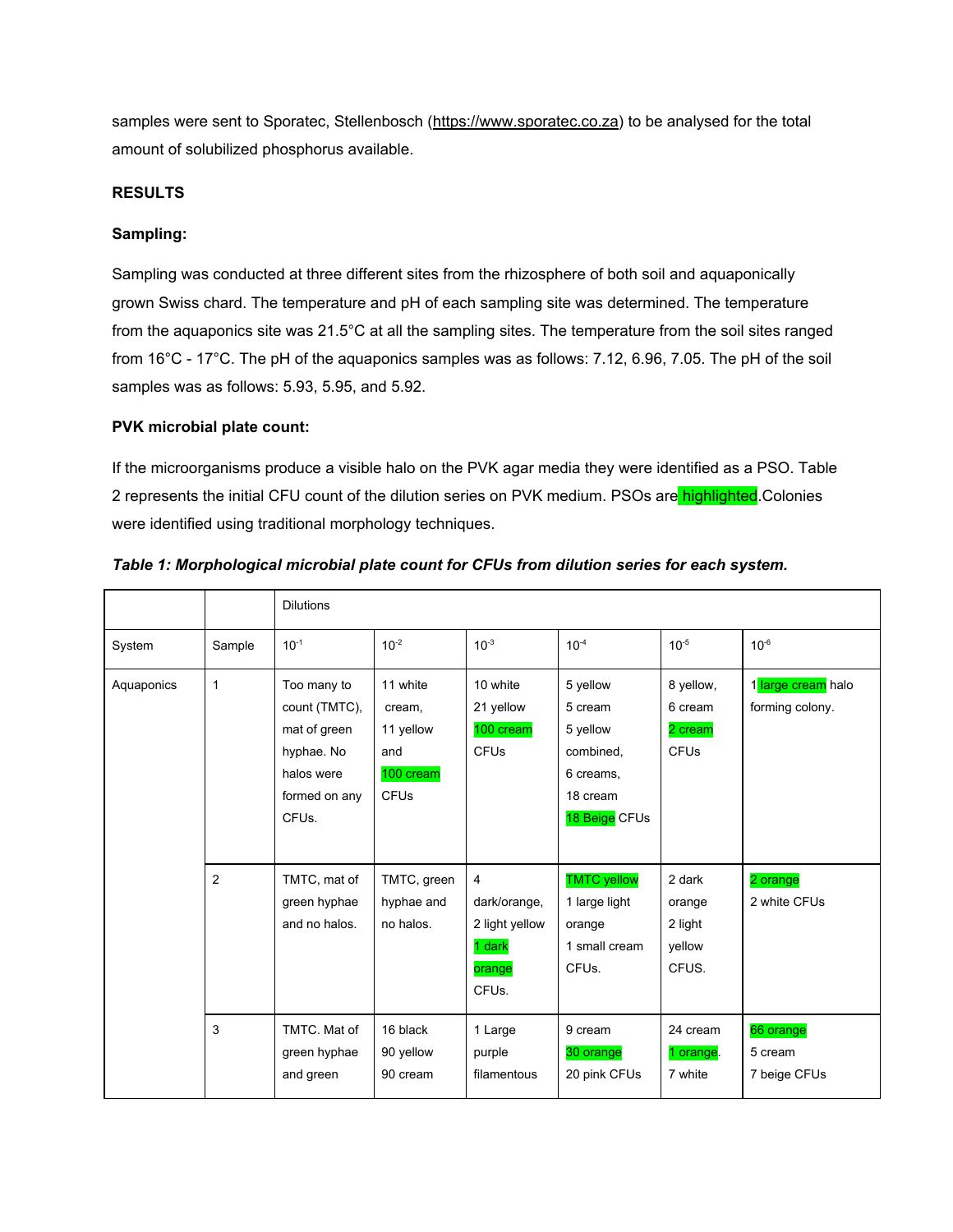|      |              | fuzzy fungi.       | <b>CFUs</b>                                                                            | 24 cream<br>42 orange<br><b>CFUS</b>                                        |                                                                        | <b>CFUs</b>                                                               |                                                 |
|------|--------------|--------------------|----------------------------------------------------------------------------------------|-----------------------------------------------------------------------------|------------------------------------------------------------------------|---------------------------------------------------------------------------|-------------------------------------------------|
| Soil | $\mathbf{1}$ | TMTC. No<br>halos. | Yellow,<br>fuzzy, TMTC<br>cream TMTC<br>small green<br><b>TMTC</b> yellow<br>colonies. | 1 large white<br>2 orange<br>1 cream<br>4 red CFUs                          | 2 small cream<br>1 big white<br>1 orange<br>CFUs.                      | No growth                                                                 | No growth                                       |
|      | 2            | TMTC. No<br>halos. | TMTC. No<br>halos.                                                                     | 2 yellow<br>3 cream<br>TMTC white<br><b>CFUs</b>                            | 1 cream/white1<br>fuzzy green<br>middle<br>White mat w/<br>spores CFUs | 1 yellow<br>1 light<br>yellow<br>1 green<br>and 1<br>cream<br><b>CFUs</b> | 12 yellow 11 cream<br>2 white CFUs              |
|      | 3            | TMTC. No<br>halos. | 3 fuzzy<br>7 orange<br>2 large<br>orange<br>7 green<br>1 small CFUs                    | 1 yellow<br>12 small<br>yellow<br>1 fuzzy white<br>12 orange<br><b>CFUs</b> | TMTC white, 4<br>yellow<br>1 small brown<br><b>CFUs</b>                | 1 yellow<br>4 white<br>1 cream<br><b>CFUs</b>                             | TMTC white 5 brown<br>31 yellow<br>1 brown CFUs |

From **table 1** it is evident that there was a greater diversity of halo forming colonies in the soil samples than in the aquaponics samples. From the aquaponics samples the most common colony was morphologically identified as cream irregular. From the soil samples the most common colony was identified as white/cream. There were fewer halo forming colonies from aquaponics samples and a greater number of PS colonies from soil samples. Three of the best halo forming colonies were selected to form pure cultures and to be analyzed further.

## **Analysis of halo forming pure cultures:**

Two halo forming colonies were selected from our soil samples. The best halo forming colonies from the soil samples were both taken from S2 (Soil, sample 2) at a 10<sup>-4</sup> dilution. The first halo forming colony (*B. pseudomallei*) from the soil samples was morphologically described as white/cream in colour and flat with smooth edges. From pure cultures, it could be determined that it had the second-largest formed halo diameters that ranged from 1mm - 3mm in diameter. The second halo forming colony (*A. niger*) from the soil sample was morphologically described as a mass of hyphae that had a fluffy texture with a white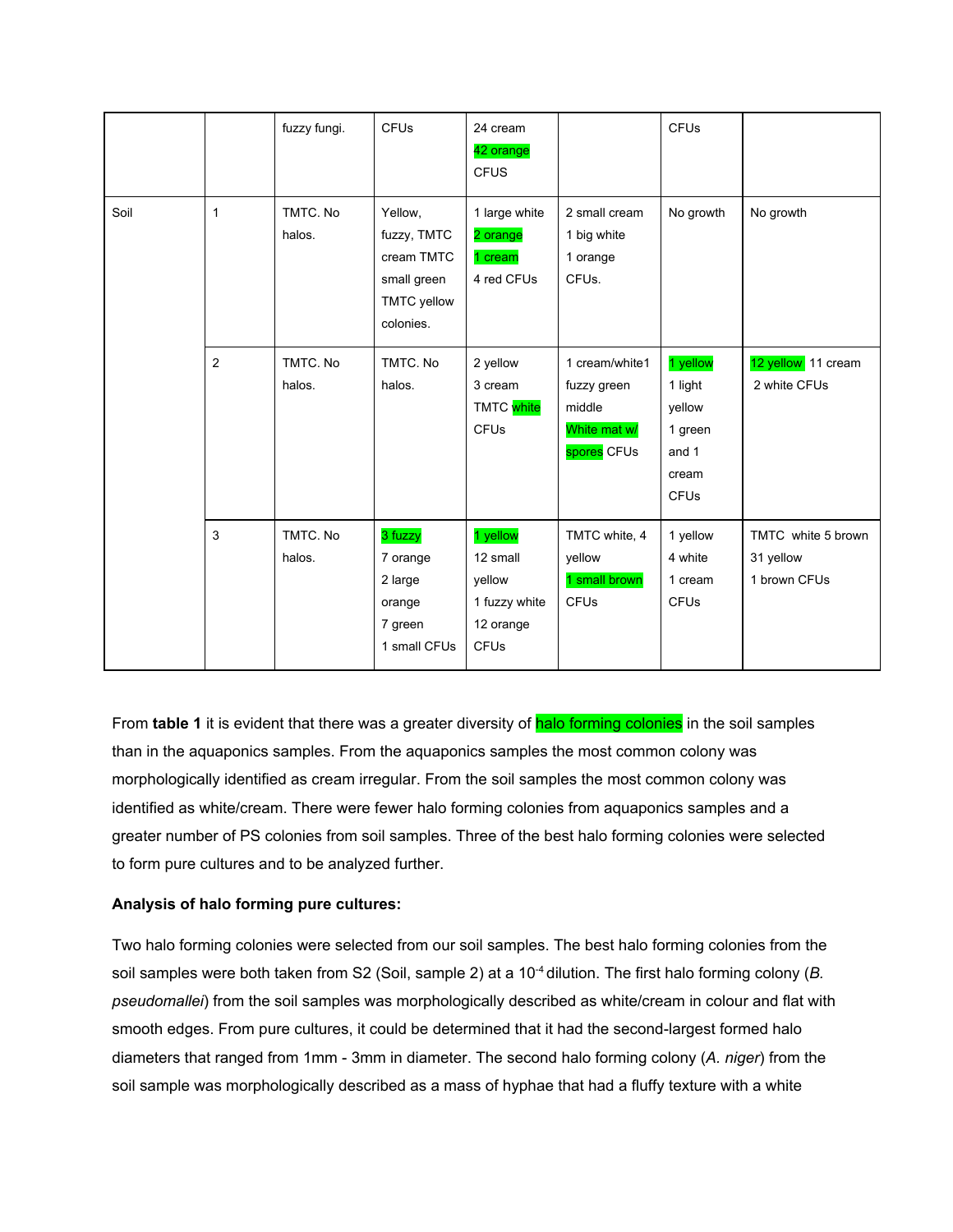undergarment. It had small black spheres that were raised. This PSO had the largest halo out of all isolated PSOs at 12mm in diameter.

Only one halo forming colony was selected from our aquaponics samples as the best halo forming colony. (*Pseudomonas sp. strain F4D*) from the aquaponics sample was taken from aquaponics sample A3 (Aquaponics, sample 3) at  $10<sup>-6</sup>$  dilution. When isolated in a pure culture morphological characteristics were determined as small yellow colonies that formed slightly dark orange colonies. This phosphorus solubilizing microorganism produced the smallest halos out of all the isolated PSOs at 0.5mm in diameter.

These colonies were selected for further analysis and were sent for sequencing as they were the best PSOs.

#### **Microscopy:**

The three chosen PSO colonies were then identified by light microscopy and the following was observed:

Soil samples:



Figure 1. Microscopy observations were of rod-shaped, non-motile, and small cells. The rod cells of *Burkholderia pseudomallei* mostly were viewed as single cells but occasionally a few cells were clumped together.

*Figure 1: SBYLC 1.1 (Soil Bacteria yellow long cream) or Burkholderia pseudomallei. Picture was taken at 1000x magnification.*



Figure 2. Microscopy observations were of large spherical spores. The *Aspergillus niger* spores are apparent with faint hyphae. The spore cells are much larger than the bacterial cells examined.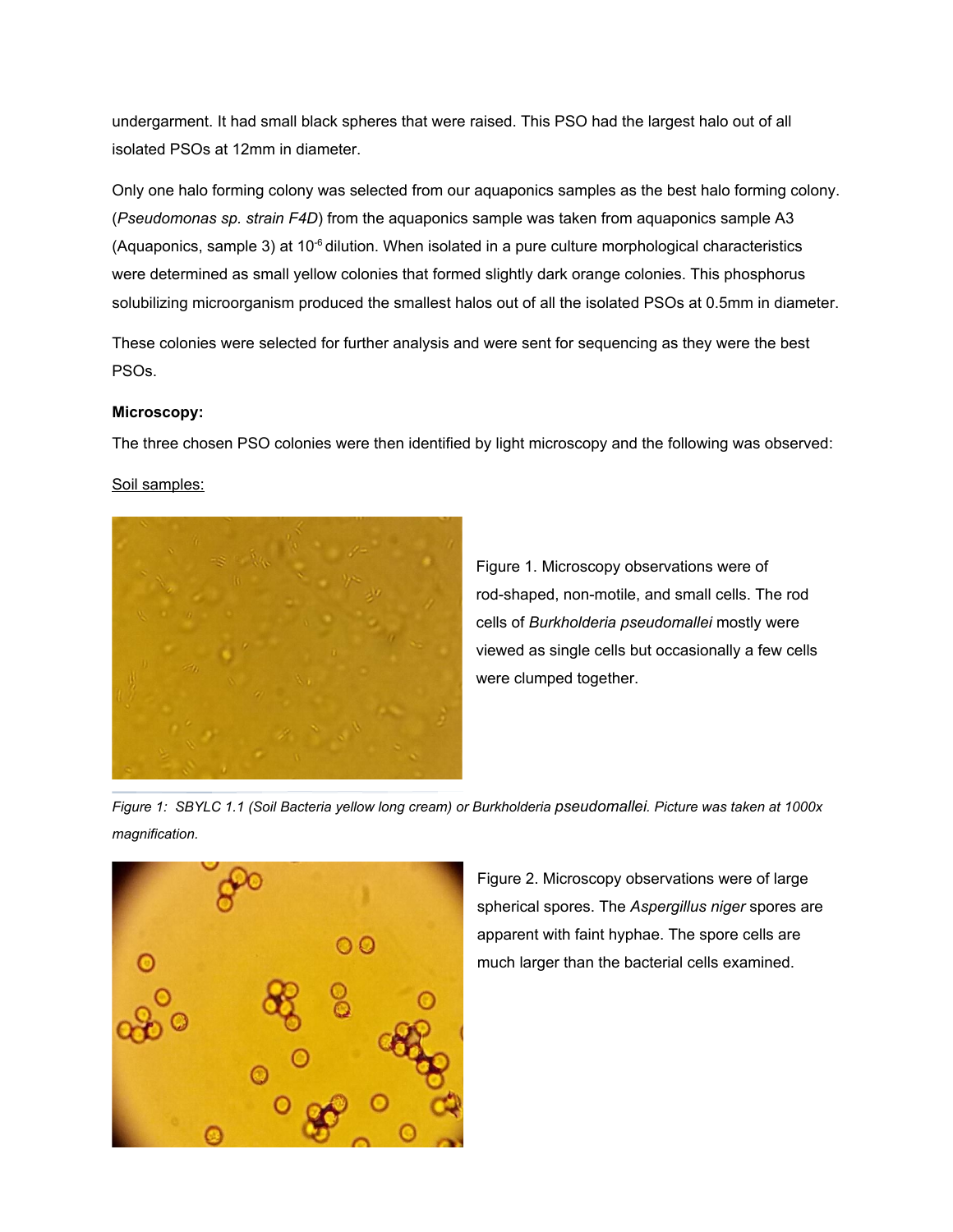*Figure 2: SF 1.1 (Soil fungus) or Aspergillus niger. Picture was taken at 1000x magnification*



Figure 3. is the same organism as figure 2. Small spherical cells can be faintly seen under a light microscope.

*Figure 3: SF 1.1 (Soil fungus) or Aspergillus niger. Picture was taken at 400x magnification.*

Aquaponics sample:



Figure 4: AOD 1.1 (Aquaponics orange dark) or Pseudomonas sp. strain F4D. Picture was taken at 31000x magnification.

Figure 4. Microscopy observations were of rod-shaped, non-motile, and small cells. *Pseudomonas sp.* strain F4D form figure 4 is still larger than *Burkholderia pseudomallei* bacteria from figure 2.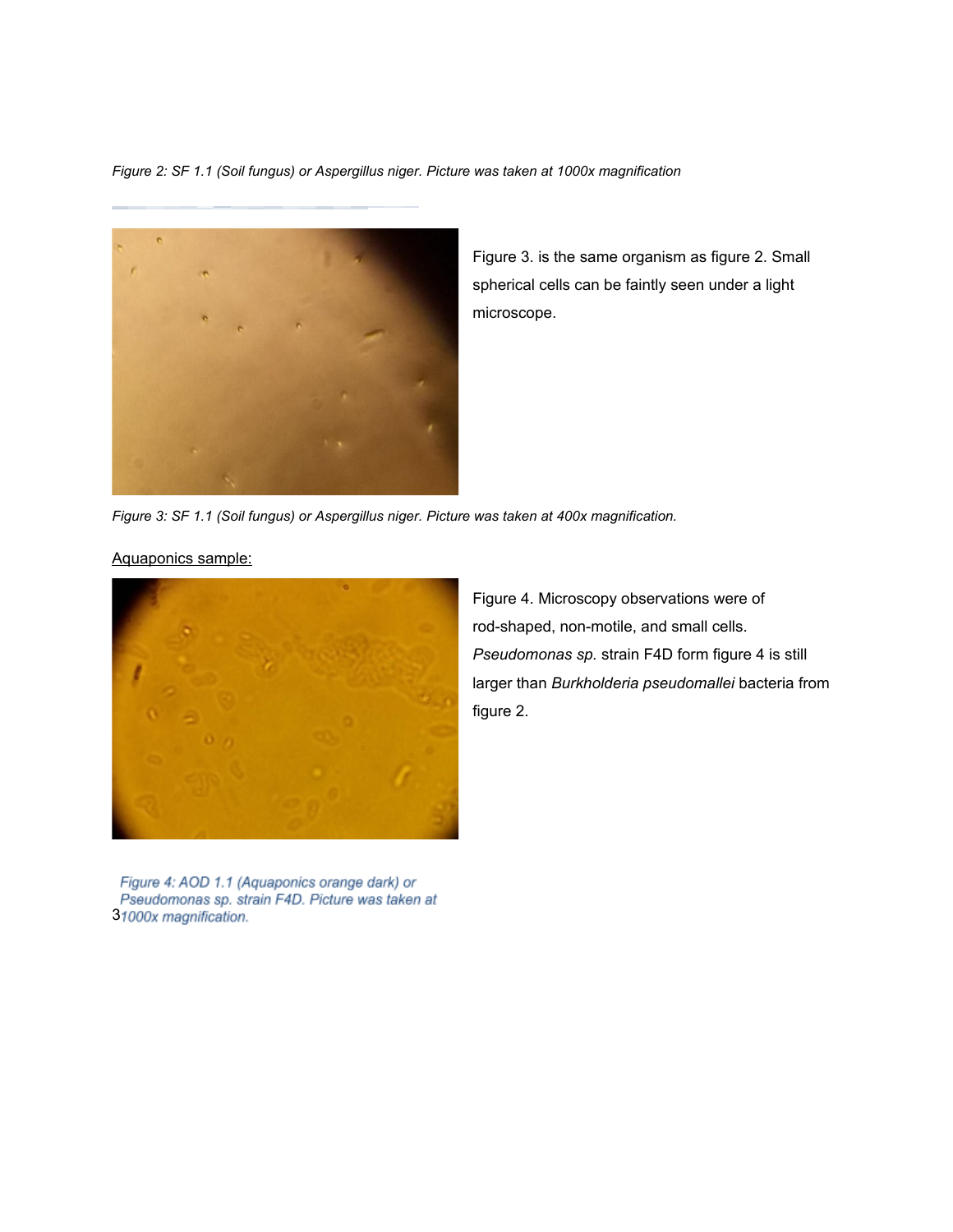#### **PCR and gel electrophoresis:**

The extracted DNA from each of the three isolate samples was amplified and visualised using gel electrophoresis. For *A. niger*, the PCR and amplification were successful and can be seen in figure 5. For *B. pseudomallei* and *Pseudomonas* sp. strain F4D microorganisms, the DNA extraction and PCR reactions were successful and can be seen in figure 6.

DNA bands for figure 5 can be seen at 114bp against the 1Mbp ladder. The two bacteria DNA strands can be seen in figure 6 at 700bp against the 1Mbp ladder.





Figure 6: Gel Electrophoresis of PCR reaction for Burkholderia Figure 5: Gel electrophoresis of PCR reaction for Aspergillus niger eudomallei and Pseudomonas sp. strain F4D DNA (key: last two DNA (key: 2 wells starting from the 5<sup>th</sup> positon of the ladder were alls on the right hand side of the gel are the DNA samples. A DNA (key: 2 wells starting from the 5<sup>th</sup> positon of the ladder were sites on the nght hand side of the get are the DNA samples. A<br>loaded with Aspergillus niger DNA. A negative control was used in 'gative control was loade dder) the well 4 positions from the ladder)

#### **Sequencing:**

The three PSOss that were isolated in pure culture were sent for sequencing. From the soil samples the colony that was morphologically identified as SF 1.1, visualized in figure 3, returned with a 100% identity match to *Aspergillus niger*. The soil sample that was morphologically identified as SBYLC 1.1, visualized in figure 1, returned from Blastn with a 100% identity match to *Burkholderia pseudomallei.* Both PSOs have an exact identity match and sequence similarities.

From the aquaponics samples, only a single organism was isolated in pure culture. This halo forming colony was morphologically identified as AOD, visualized in figure 4 and returned from Blastn with a 93% identity match to *Pseudomonas* sp. strain F4D.

**Phosphorus solubilizing ability in an aquaponics environment:**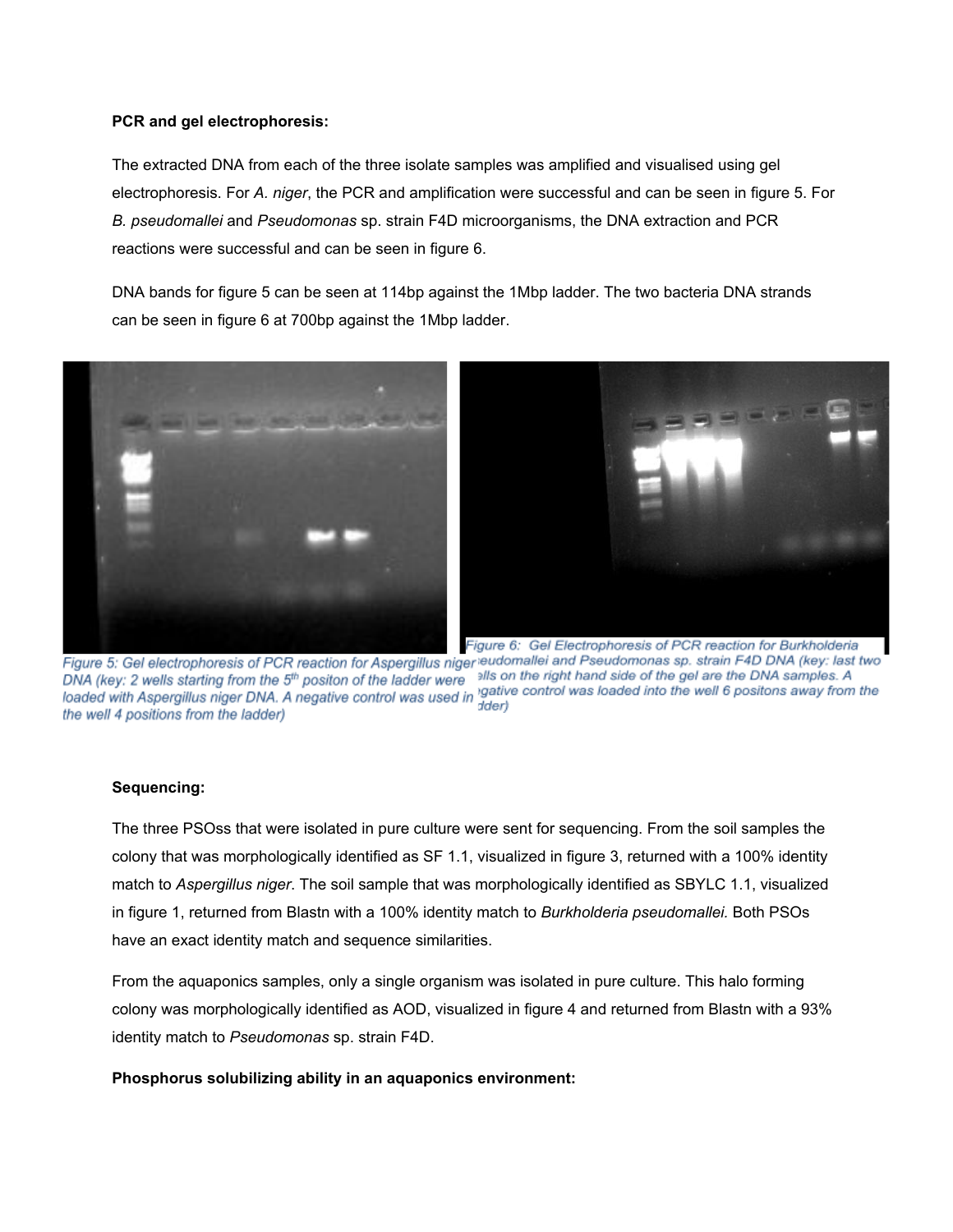To determine its PS ability in an aquaponics environment, each organism was inoculated into three water samples. Water sample 1 contained untreated aquaponic water. Water sample 2 contained autoclaved aquaponic water. Water sample 3 consisted of deionised water. A negative control consisted of autoclaved aquaponic water. 100mg of insoluble tricalcium phosphate was added to each water sample. The three best performing PSOs were then inoculated each water sample respectively. After an incubation period the changes in bioavailable phosphorus concentrations were determined.

*Table 2: Initial bioavailable phosphorus concentrations of untreated aquaponic water sample before tricalcium phosphate inoculation and concentrations of the control (concentration of phosphorus after inoculation of tricalcium phosphate)*

| Sample                                        | Bioavailable Phosphorus (ug/ml) |
|-----------------------------------------------|---------------------------------|
| Untreated aquaponic water sample              | 2.07                            |
| Negative control (tricalcium phosphate added) | 196.44                          |

Table 2 illustrates the initial concentration of bioavailable phosphorus before the addition of tricalcium phosphate. This water was sourced from the farm and tested immediately after being autoclaved for total phosphorus solubalised. The negative control water sample was used to assess the overall change in bioavailable phosphorus concentration of the different PSOs when inoculated into the different water samples.

*Table 3: The overall change of bioavailable phosphorus concentrations for each water sample inoculated with A. niger*

| Sample                         | Bioavailable Phosphorus (ug/ml) |
|--------------------------------|---------------------------------|
| Aspergillus niger - untreated  | $-5.83$                         |
| Aspergillus niger - autoclaved | $-25.83$                        |
| Aspergillus niger - distilled  | $-52.14$                        |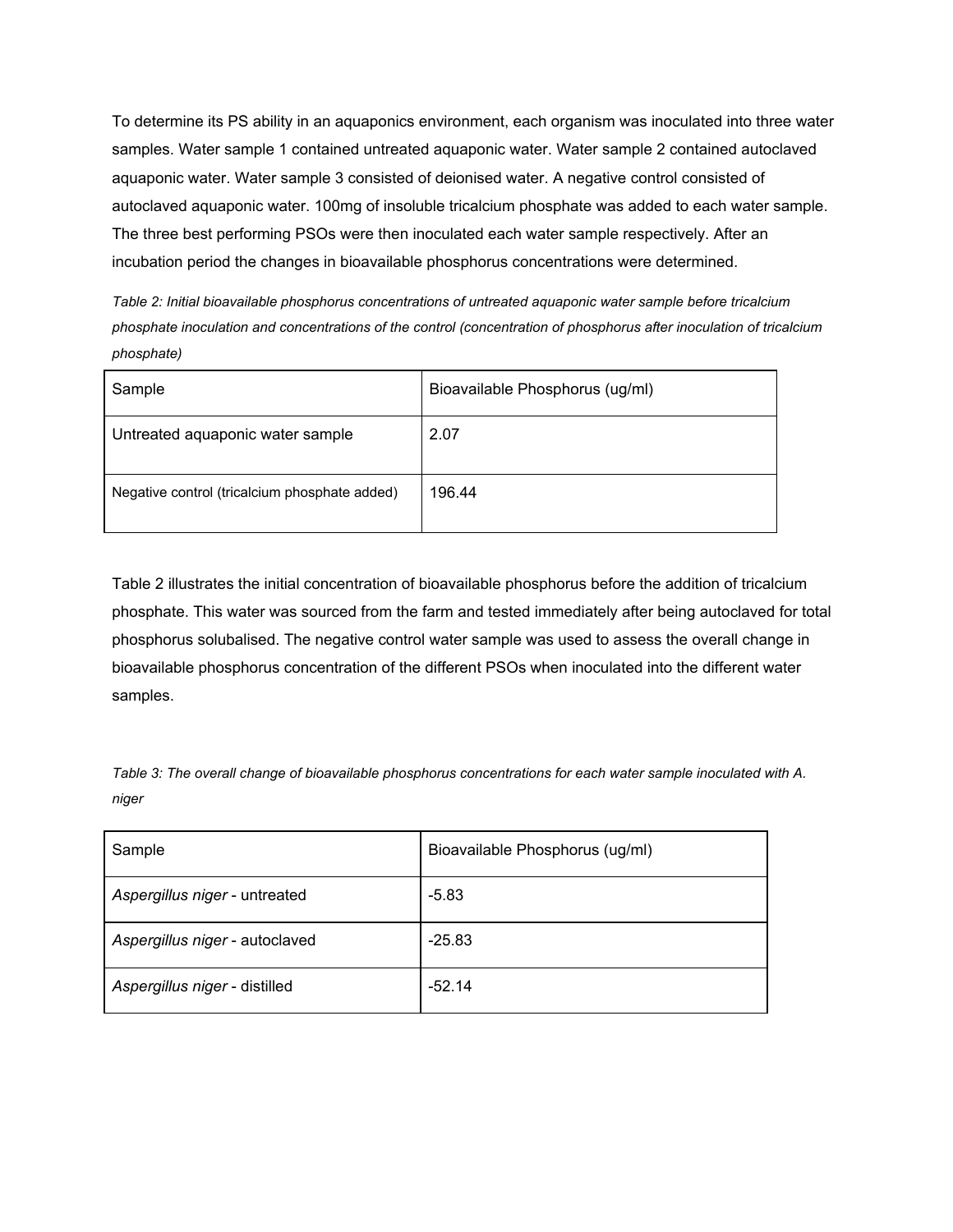*Table 4: The overall change of bioavailable phosphorus concentrations for each sample inoculated with B. pseudomallei*

| Sample                       | Bioavailable Phosphorus (ug/ml) |
|------------------------------|---------------------------------|
| B. pseudomallei - untreated  | 74.05                           |
| B. pseudomallei - autoclaved | $-53.93$                        |
| B. pseudomallei - distilled  | 5.24                            |

*Table 5: The overall change of bioavailable phosphorus concentrations for each sample inoculated with Pseudomonas spp.*

| Sample                   | Bioavailable Phosphorus (ug/ml) |
|--------------------------|---------------------------------|
| Pseudomonas - untreated  | $-46.55$                        |
| Pseudomonas - autoclaved | 38.22                           |
| Pseudomonas - distilled  | 2.26                            |

All the changes in bioavailable phosphorus concentrations are based on the negative control.

## **The overall change of phosphorus concentrations between organisms.**

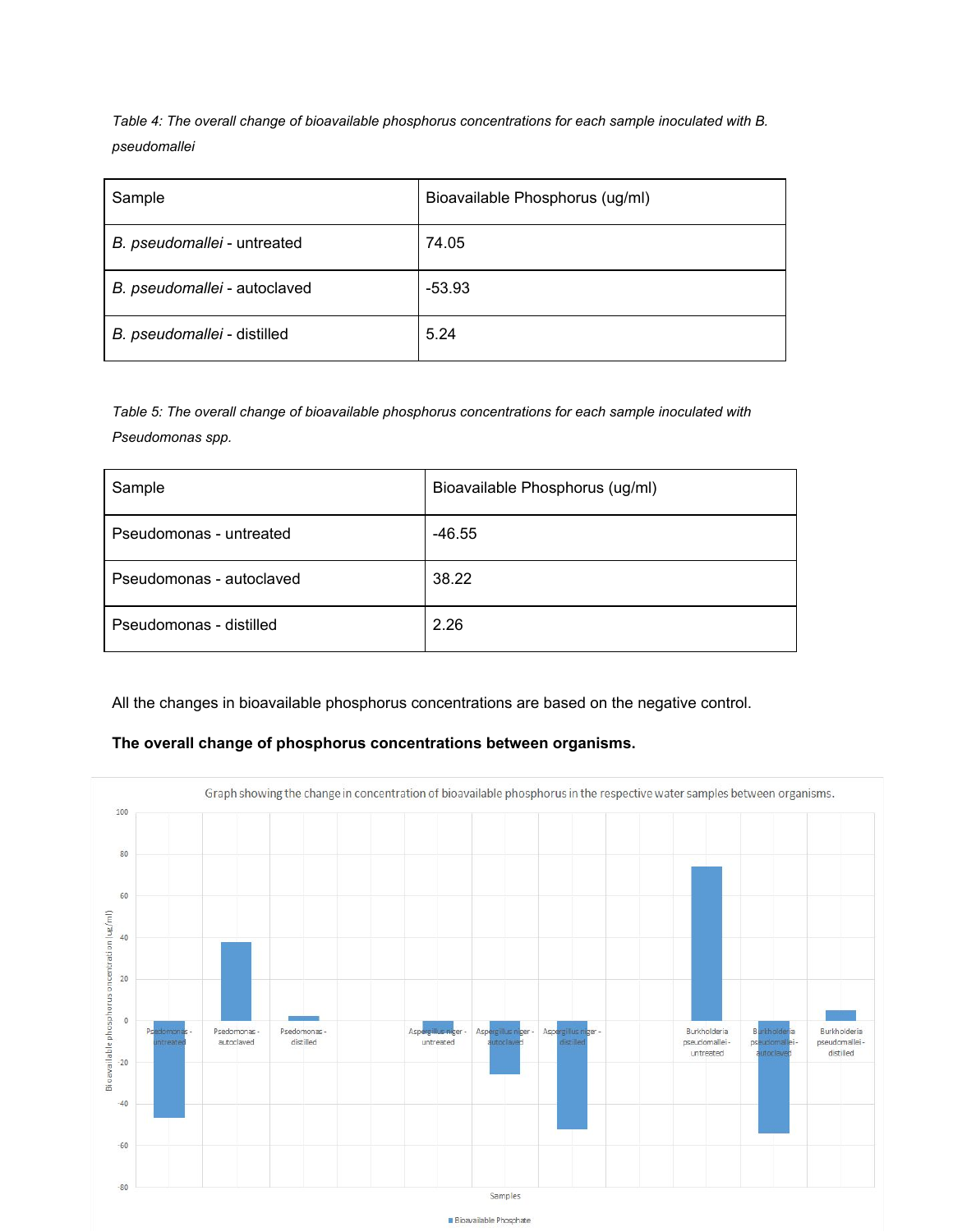*Figure 7: Graph showing the overall change in bioavailable phosphorus concentrations in the respective water samples inoculated with the respective organisms. Figure 7 combines data from tables 4, 5 and 6 and is produced on overall averages.*

*B. pseudomallei* produced the greatest positive change in bioavailable phosphorus in the untreated aquaponic water sample and had a small positive change in bioavailable phosphorus concentrations when inoculated into the deionised water sample. *B. pseudomallei* had a negative overall change in bioavailable phosphorus in the autoclaved water samples. *Pseudomonas* had a high positive change in bioavailable of phosphorus when inoculated into an autoclaved water sample and a small positive change when inoculated into the distilled water samples but a large negative change in the untreated water samples. *A. niger* had negative changes across all three water sample treatments with a noticeable high negative change when inoculated into the distilled water sample. *A. niger* had the second largest negative change in autoclaved water samples and a small change in untreated water samples.



**The overall change of phosphorus concentrations between water samples.**

*Figure 8: Graph showing the overall change in bioavailable phosphorus concentrations in the respective water samples between organisms. Figure 8 combines data from tables 4, 5 and 6 and is produced on overall averages.*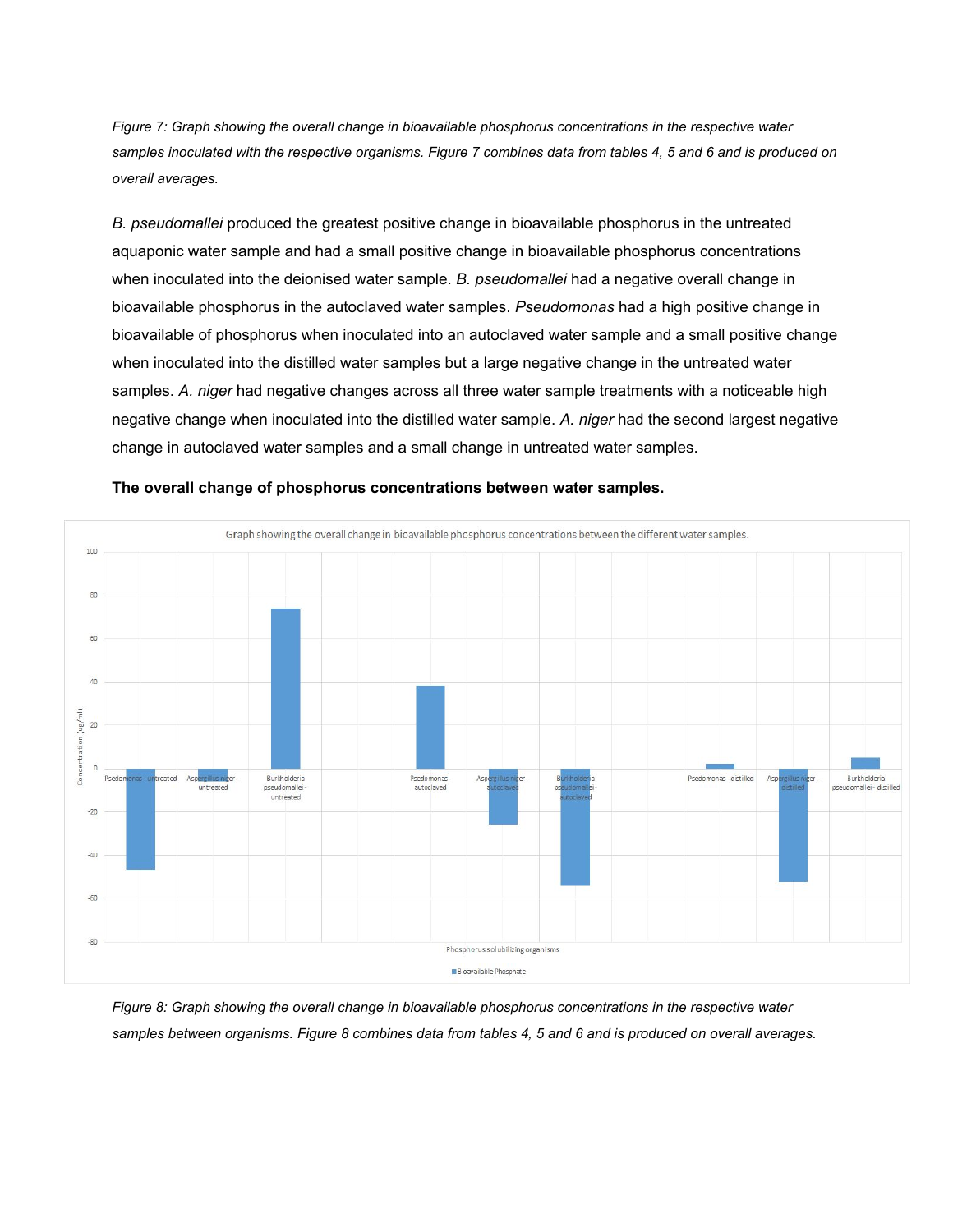From figure 8 it can be deduced that *B. pseudomallei* had the highest positive concentration change of bioavailable phosphorus between the organisms of the untreated water samples. *Pseudomonas* had the highest negative change in bioavailable phosphorus when the organisms were inoculated into the untreated water samples. *A. niger* had an overall small negative change in bioavailable phosphorus when inoculated into the untreated water samples. *Pseudomonas* had the highest positive concentration change of bioavailable phosphorus between the organisms when the water sample was autoclaved. *B. pseudomallei* had the highest negative change between the organisms when the organisms were inoculated into autoclaved water samples. *A. niger* had a high negative change in bioavailable phosphorus when inoculated into autoclaved water but was still less than *B. pseudomallei*. *A. niger* had the highest negative change in concentration of bioavailable phosphorus when the organisms were inoculated into the distilled water samples. Both *Pseudomonas* and *B. pseudomallei* had a small positive change in bioavailable phosphorus concentrations when inoculated into distilled water samples but *B. pseudomallei* had a slightly greater change.

#### **DISCUSSION**

The recorded soil temperatures were measured on the same day and around the same areas. The shallow soil temperature is influenced by the amount of sunlight, moisture, and surrounding air temperature (Pillai and Samual, 1990). This is especially true for close-to-surface rhizosphere of the Swiss chard plant as it has a very shallow root structure (Loomis and Rapoport, 1985). The Aquaponics system, being a closed system, reflected an average temperature of 21.5 degrees Celsius which was higher than the average soil temperature of 16.33 degrees Celsius. This change in temperatures could be due to the reduced exposure to outside air temperature air fluctuations in the aquaponic greenhouse.

In order to get a more comprehensive and diverse data series and to further the accuracy of this experiment, future testing should include a wider range of soil types. The soil samples should be taken at different times of the year to increase the possibility of isolating PSOs. This experiment took samples from the same agricultural crop, and from the same type of environments respective to where they were sampled. Two different sampling environments were used in this experiment which can be used to compare the PSO diversity and ability between environments. This experiment is not an accurate representation of all soil types.

The pH reading represents how alkaline or acidic the environment is based on a scale of 0-14. The soil samples showed an average pH that was slightly acidic of 5.93. Whereas, the aguaponics environment samples showed on average a near neutral pH environment of 7.12. pH and temperature readings were conducted on the same day of sampling. Temperature and pH of the soil influences the microbial ecology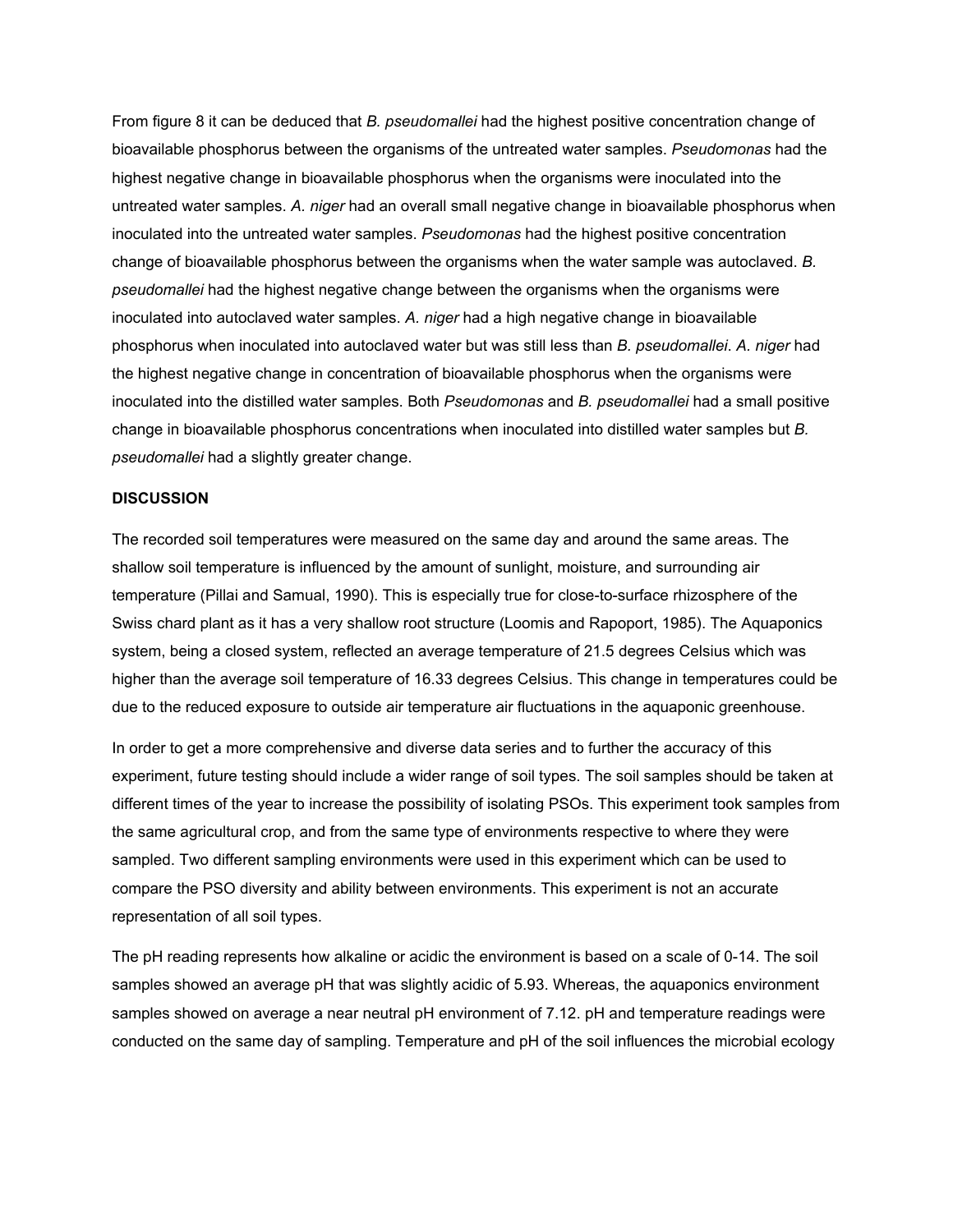of the soil (Andersson, et al., 2001). pH levels influence factors such as the production and leaching of organic carbon. This affects the growth of microorganisms and thus will influence its solubilizing ability.

The samples were used in a dilution series and were plated onto PVK medium. An understanding of the culturable microbial diversity could initially be established using traditional morphological techniques. PVK media is recommended for detection of PSOs (Pikovskaya, 1948), however a range of media could be explored to increase the possibility of culturing a PSO. The samples were plated at different dilutions to produce pure cultures. Replating of selected colonies allowed for single colony-forming units to proliferate and produce pure colonies.

From table 1, it can be deduced that there was a greater diversity of microbial colonies in the soil samples compared to the aquaponics samples. It can also be deduced from table 1, that there was a larger diversity of PSOs found in the soil samples compared to what was observed in the aquaponics samples. This was identified by identifying halo forming colonies (Sagervanshi, et al., 2012), however, these results cannot be used as a true representation of the microbial diversity due to the great plate count anomaly (Harwani, 2012).

The great plate count anomaly states that not all microorganisms can be cultured in the lab. This could be due to their growth state being altered to a high nutrient growth media and sub-optimal growth conditions. This experiment was limited to three organisms that were chosen based on their halo formation capabilities on the PVK plates. This technique, however, is not a completely accurate representation for choosing the most effective PSOs based on their solubilising capabilities. Many organisms do not form halo zones but do solubilise insoluble inorganic phosphates in a liquid medium, (Nautiyal et al, 1999).

A study by Braz, et al., (2012) showed successful growth on PVK plates illustrates solubilizing phosphorus abilities positively correlated to halo size. From the PVK dilution plate morphological identification, three of the best halo forming colonies were selected and the diameters of the halos were measured. The first soil colony was identified as *Burkholderia pseudomallei* which produced the second-largest halo forming colonies when grown on a solid medium. The diameter of the halos suggests that from the three selected organisms it is the second-best phosphorus solubilizing microorganism that was plated. *Pseudomonas sp. strain F4D* was isolated and grown in pure culture PVK medium from the aquaponic samples. *Pseudomonas sp. strain F4D* produced the smallest halo forming colonies with the smallest diameters, which suggests that *Pseudomonas sp. strain F4D* shows the lowest phosphorus solubilizing ability. *Aspergillus niger* was suggested to be the best phosphorus solubilizing microorganism when plated on solid medium as it produced the largest halo-forming colonies with the largest halo diameters. When grown on PVK medium *Aspergillus niger's* growth was substantially larger than the two bacterial cultures indicating that it is better adapted to this artificial agarose environment.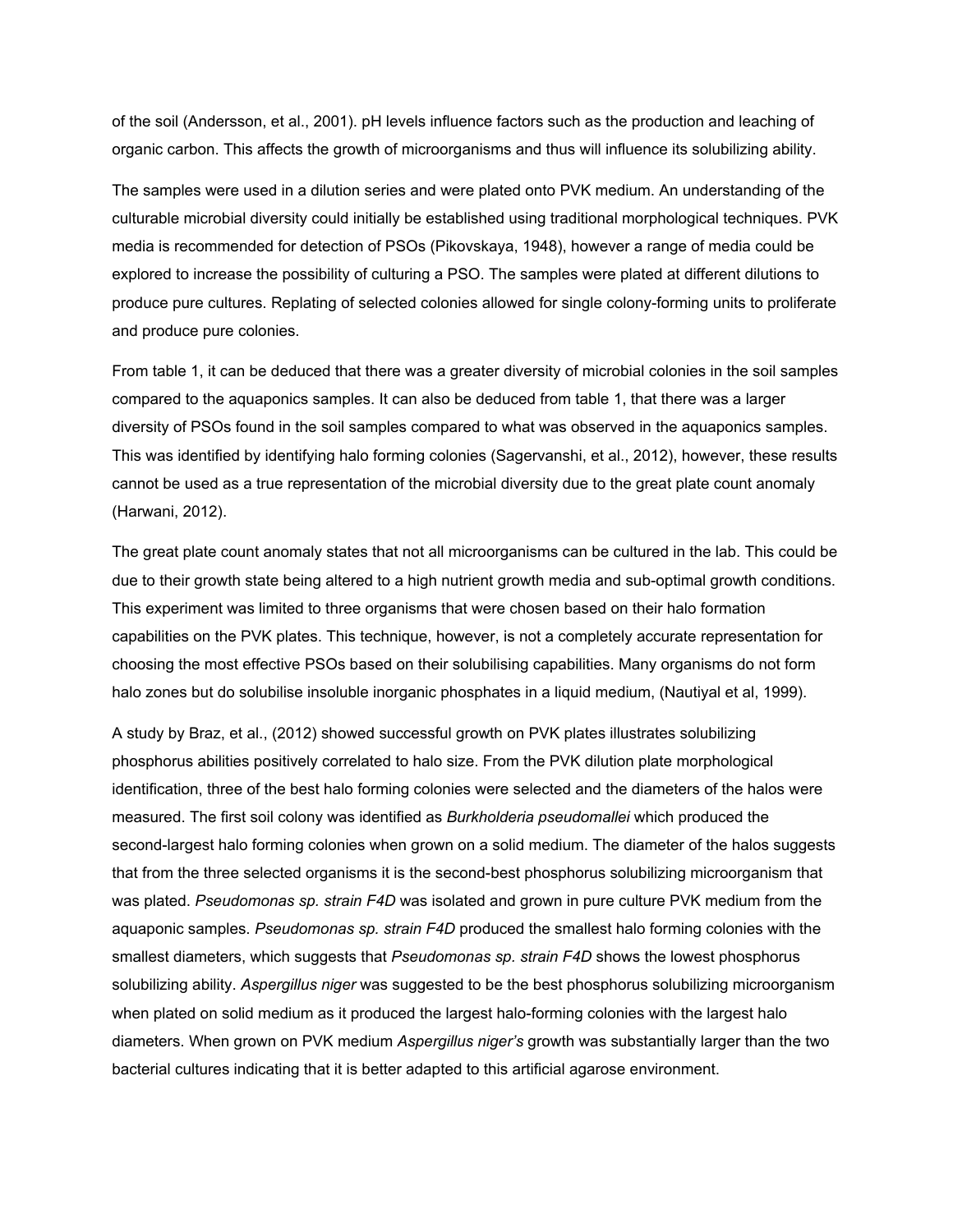Figure 5 and figure 6 show the results of the PCR gel electrophoresis. The purpose of the gel electrophoresis procedures were to confirm the presence of DNA, following DNA extractions and PCR reactions of the two bacterial samples and the one fungal sample. Figure 6 confirms the presence of DNA extracted from the soil fungus sample, which was 100% confirmed to be *Aspergillus niger* through sequencing techniques that were outsourced to CAF at The University of Stellenbosch. Two wells showed positive results for the presence of DNA and were visualized in figure 5 to ensure successful results. Figure 6 showed positive results for presence of DNA for both bacterial strains.

The soil bacterial strain was sequenced at CAF and showed a 100% match identification result for *Burkholderia pseudomallei,* whereas the aquaponics bacterial strain showed a 93% match identification result for *Pseudomonas* sp. strain F4D. The percentage similarity results were obtained through bioinformatics techniques made available by BLAST

[\(https://blast.ncbi.nlm.nih.gov/Blast.cgi?PAGE\\_TYPE=BlastSearch\)](https://blast.ncbi.nlm.nih.gov/Blast.cgi?PAGE_TYPE=BlastSearch). *Aspergillus niger* is a ubiquitous microorganism and is commonly found in soil, seeds, plant litter, plant rhizospheres, dried fruit and nuts (Sarkari, et al., 2017). *B. pseudomallei* is a soil-dwelling bacterium that has plant growth promotion properties (Vandamme & Coenye, 2003). *Pseudomonas* species tend to live in water, soil and damp areas (Dimitrova, 2016). The identity score of 93% is not a high enough accuracy score to classify this genus as a specific species of *Pseudomonas*, but the possibility of it being the species strain F4D is high due to the nature of the environments sampled and the *Pseudomonas* tend to inhabit.

Figure 7 illustrates groupings of each microorganism separately and illustrates their solubilizing phosphorus abilities within each water sample. Tables 4,5, and 6 represents the amount of bioavailable phosphorus that was solubilised by the growth and metabolic activities of the selected PSO's compared to a negative control. The negative controls concentration level of bioavailable phosphorus represented negligible change over time due no inoculation of phosphorus solubilizing organisms in the water sample. The three water samples tested were: untreated aquaponic water, autoclaved aquaponic water, and deionised water.

The *Pseudomonas* genus is a Gammaproteobacteria, classified as gram-negative. The strain isolated by this study, *Pseudomonas* sp. strain F4D, has close genomic characteristics to the *Pseudomonas fluorescens* species which has been found to improve plant growth in a study done on maize crops (Alori et al, 2017). However, the *Pseudomonas* species which was isolated from the aquaponics rhizosphere, showed an overall negative change for bioavailable phosphorus concentration. This negative result suggests the *Pseudomonas* species, through the process of growth, consumed organic phosphorus at a higher rate than it was able to solubilise inorganic phosphorus. This bacteria has been proven to grow well in aqueous environments with multiple isolations found from analysis of drinking water (Wong et al ,2011*).* This correlates to our data in which the highest change or production of bioavailable phosphorus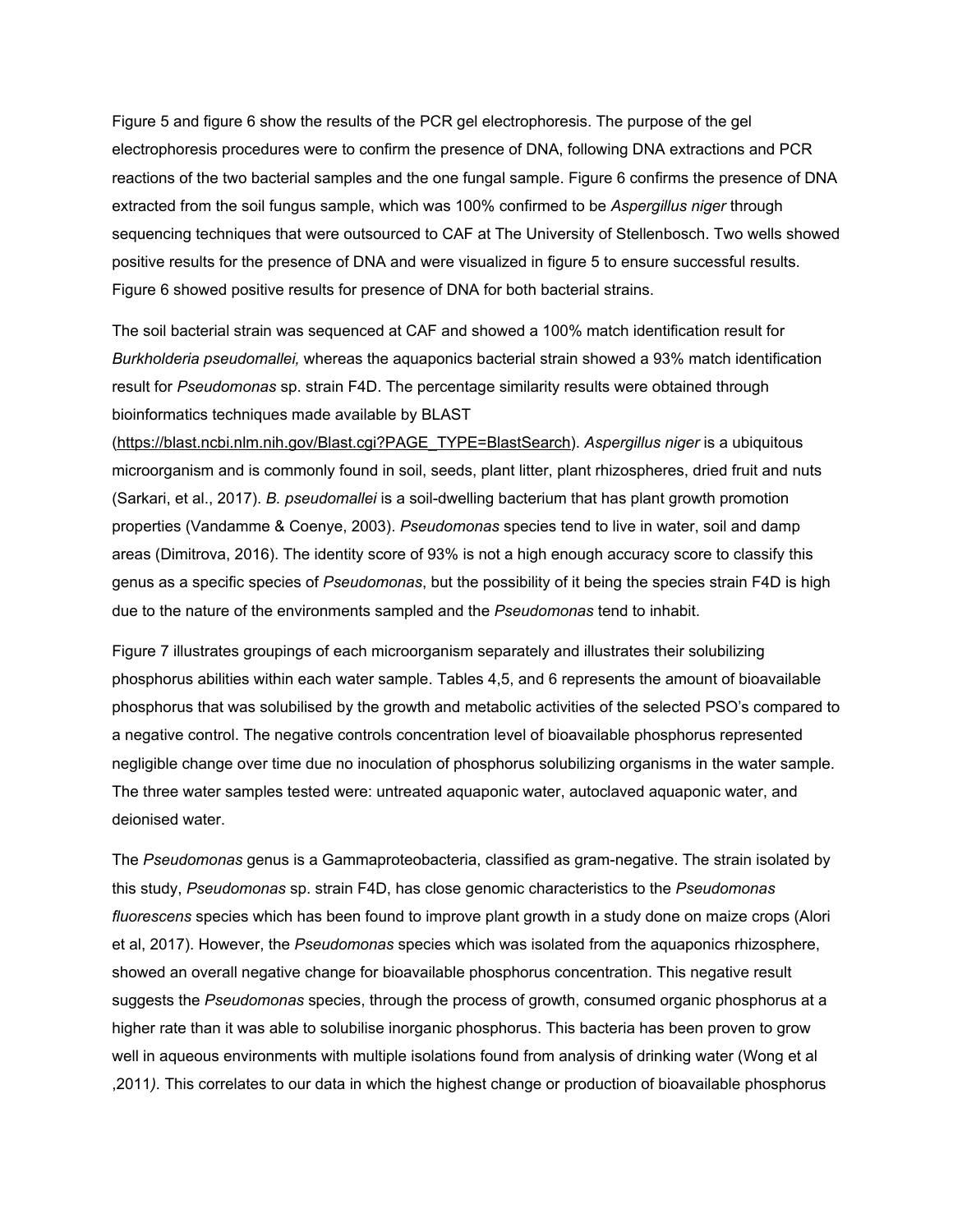was found in autoclaved water which had all remaining microorganisms destroyed through heat, removing any competition. This suggests *Pseudomonas* performs optimally, in terms of providing bioavailable phosphorus, in a non-competitive environment. Similar can be said for the *A. niger* species for bioavailable phosphorus production in aquaponics water samples as it represented a negative result (Chuang et al., 2006).

*A. niger*, an endophytic fungus, is able to form a mutualistic relationship with the host plant. The fungus is effective in promoting root–shoot length by providing the plant with bioactive products such as phytohormones (Gryndler et al, 2000). This fungus obtains sugars from the host plant and lives out the majority of their life cycle within the root structure of their host plants (Gianinazzi et al ,1996).

Studies have shown a synergistic relationship between *Bukalderia spp*. and *A.niger* concluding that co-cultures produce greater levels of bioavailable phosphorus due to an increased organic acid production, compared to being cultured individually. It is suggested, for future research, to determine the possibilities of performing this co-cultivation method in an aquaponics system to test performance and relevant advantages made to aquaponic system.

*B. pseudomallei* was the most consistent microorganism in the aquaponics untreated water samples. *B. pseudomallei* is a Gram-negative pathogen and has the ability to cause melioidosis in humans (Wiersinga et al ,2006). A similar study done with two Burkholderia species, *Burkholderia tropica and Burkholderia unamae,* which have been isolated as effective, non-pathogenic, PSOs and should be considered for future studies (Ghosh et al, 2019).

*B. pseudomallei* grows in an aqueous environment and has been found to form biofilms which have been shown to aid in survival in dynamic environments (Ghosh et al, 2019). Although no biofilms were studied in this project, it could be seen as advantageous in an aquaponics environment due to the environmental disturbances common to the aquaponics systems i.e. constant water flow, up-rooting and replanting of plants into the loose LECA clay balls as well as changes in nutrient availability.

No negative results were found for the change in bioavailable phosphorus for *B pseudomallei -* they did however show a negative result in the autoclaved water samples and a very low level in the distilled water samples. This could suggest they perform better in a symbiosis with other microorganisms which could still have been present in the aquaponic water. Through research of different papers, it is inconclusive as to why *B. pseudomallei* results behaved in this manner.

Figure 8. shows a different interpretation of the data in figure 7, whilst grouping the data in water type group instead of microorganism type groups found in figure 7.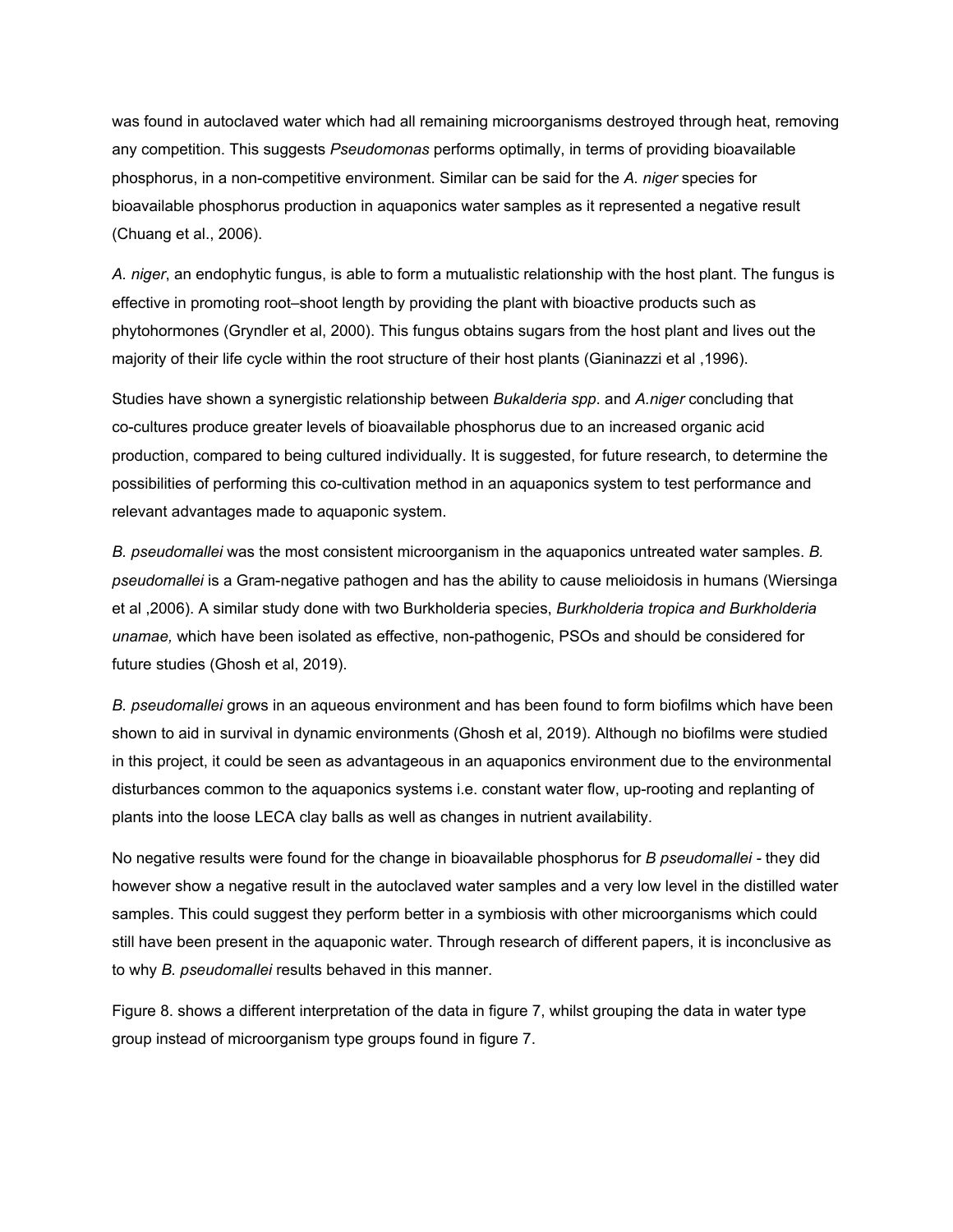To improve upon this study, suggestions into performing community fingerprinting to gather more data on the community structure, this must be done in triplicate. Comparisons of the microbial community diversity of soil and aquaponic rhizospheres could give insight into the community structure and stability. This study was limited to only culturable phosphorus solubilizing organisms on PVK media and so future studies could use alternate methods like DNA isolation and metagenomics to obtain a further scope of all organisms in the sampled environments that may improve phosphorus solubilisation.

Further studies can also take organisms that performed well in the solubilisation tests and inoculate them into actual aquaponic systems to see their effects on plant growth with and without soluble phosphorus supplementation. This can be suggested to lead to the development of biofertilizers.

This research team was initially interested to see whether the possible microbial structural differences between aquaponic and soil rhizospheres contributed to the differences in taste intensity of the fruit of vegetables grown through each method. This research team hypothesised that this is due to microorganisms in the soil environment, that were unable to survive in an aquaponic aqueous environment, perished when introduced into the aquaponic environment. This is a possible future experiment to conduct ARISA profiles of both aquaponic and soil rhizospheres to compare the microbial diversity and assess whether differences found could be contributing to this phenomenon.

After finding that the soil microorganisms were the most efficient at phosphorus solubilisation, the next step in this study would be to test these microorganisms' ability to solubalise phosphorus in a complete aquaponic trial. This research team used the individual nutrient broths - LB for bacterial species and MEB for fungi species, as the carbon sources. To make this study more accurate, a more optimised aquaponic environment with added carbon sources should be incorporated. Aquaponic systems have not only reported deficiencies in phosphorus, but so too in the elements such as calcium and iron. Further research into microorganisms that have aid in the provision of these elements would also be a useful field of research to aquaponic farmers to work in association with the soluble phosphorus providing microorganisms that have been suggested in this research paper.

#### **CONCLUSION**

There is a larger diversity of PSOs in the tested soil rhizosphere compared to an aquaponic rhizosphere growing the same plant. Soil microorganisms showed the greatest ability to produce solubilised bioavailable phosphorus compared to the aquaponic microorganisms. The soil bacteria *Burkholderia pseudomallei* performed the best overall in the aquaponic untreated water and the soil *Aspergillus niger* performed the best overall when grown on PVK plates, however, performed the least effectively when grown in an aqueous environment. This fungi is therefore not an option for aquaponic inoculation.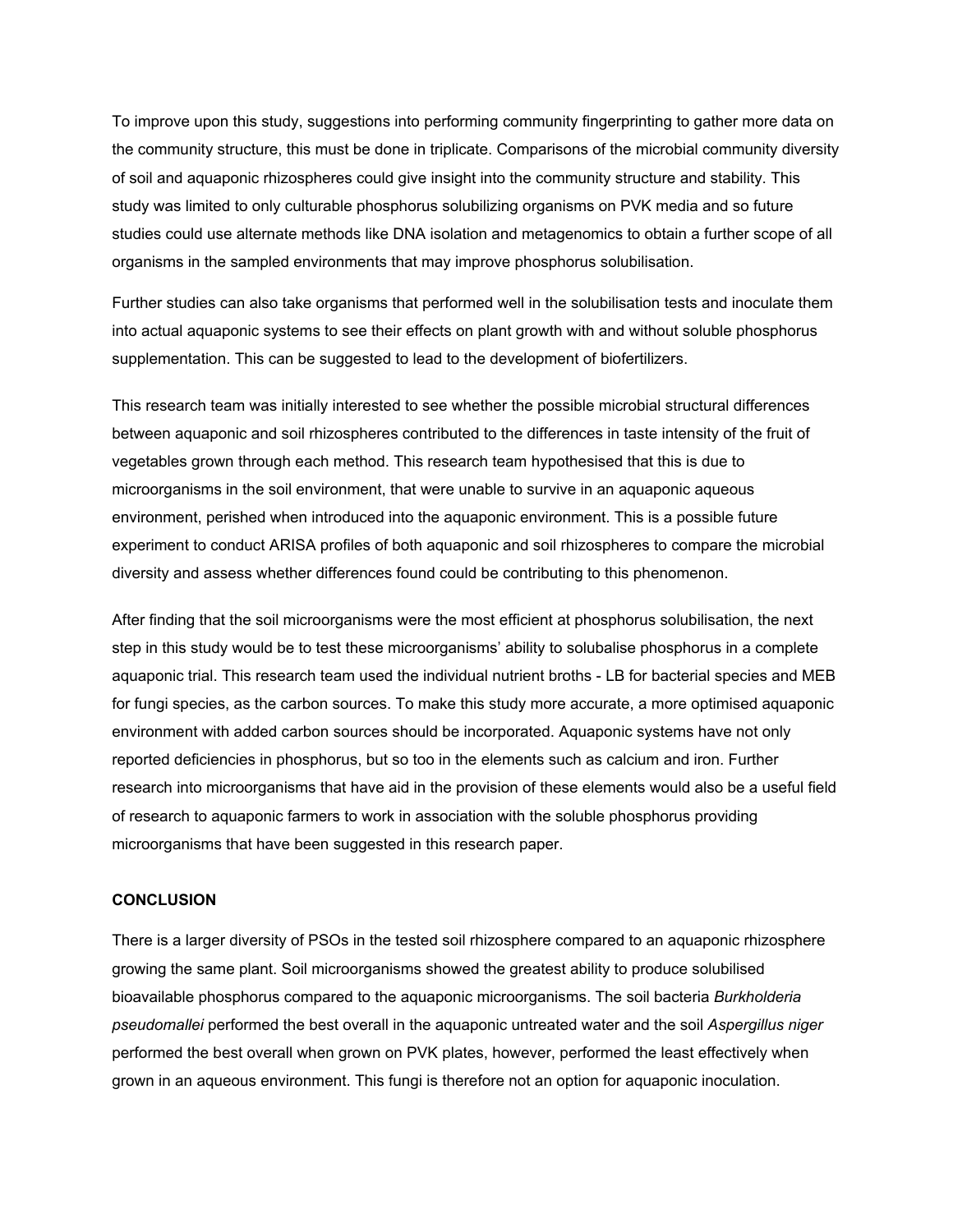According to the results of this study, attention in increasing species levels should be given to aquaponic Pseudomonas sp. strain F4D and soil *Burkholderia pseudomallei,* when intending to increase levels of bioavailable phosphorus in an aquaponics environment to assist in plant development.

## **Acknowledgments**

The authors would like to thank the different partners that agreed to let us visit and sample their systems. Thank you to Mr H. Stander from the Division of Aquaculture at Stellenbosch University, for his contributions and expertise to this project.

## **REFERENCE LIST**

Alori, E.T., Glick, B.R. and Babalola, O.O., 2017. Microbial phosphorus solubilization and its potential for use in sustainable agriculture. *Frontiers in microbiology*, *8*, p.971.

Andersson, S. and Nilsson, S.I., 2001. Influence of pH and temperature on microbial activity, substrate availability of soil-solution bacteria and leaching of dissolved organic carbon in a mor humus. *Soil Biology and Biochemistry*, *33*(9), pp.1181-1191.

Atkin, K.; Nichols, M.A. Organic hydroponics. Acta Hort. 2004, 648, 121–127

Braz, R.R. and Nahas, E., 2012. Synergistic action of both Aspergillus niger and Burkholderia cepacea in co-culture increases phosphate solubilization in growth medium. *FEMS microbiology letters*, *332*(1), pp.84-90.

Chuang, C.C., Kuo, Y.L., Chao, C.C. and Chao, W.L., 2007. Solubilization of inorganic phosphates and plant growth promotion by Aspergillus niger. *Biology and Fertility of Soils*, *43*(5), pp.575-584.

Dimitrova, Y., 2016. Study of the Microbiological Quality of Bulgarian Bottled Water in Terms of Its Contamination with Pseudomonas Aeruginosa.. *SemanticScholar,* 2(3), pp. 26-27.

Gianinazzi-Pearson, V., 1996. Plant cell responses to arbuscular mycorrhizal fungi: getting to the roots of the symbiosis. *The Plant Cell*, *8*(10), p.1871

Ghosh, R., Barman, S. and Mandal, N.C., 2019. Phosphate deficiency induced biofilm formation of Burkholderia on insoluble phosphate granules plays a pivotal role for maximum release of soluble phosphate. *Scientific reports*, *9*(1), p.5477.

Gryndler, M., 2000. Interactions of arbuscular mycorrhizal fungi with other soil organisms. In *Arbuscular mycorrhizas: Physiology and function* (pp. 239-262). Springer, Dordrecht.

Goenadi, D.H., Siswanto, Y and Sugiarto, Y. *Soil science society of America journal*, 64:927-932 ;**2000**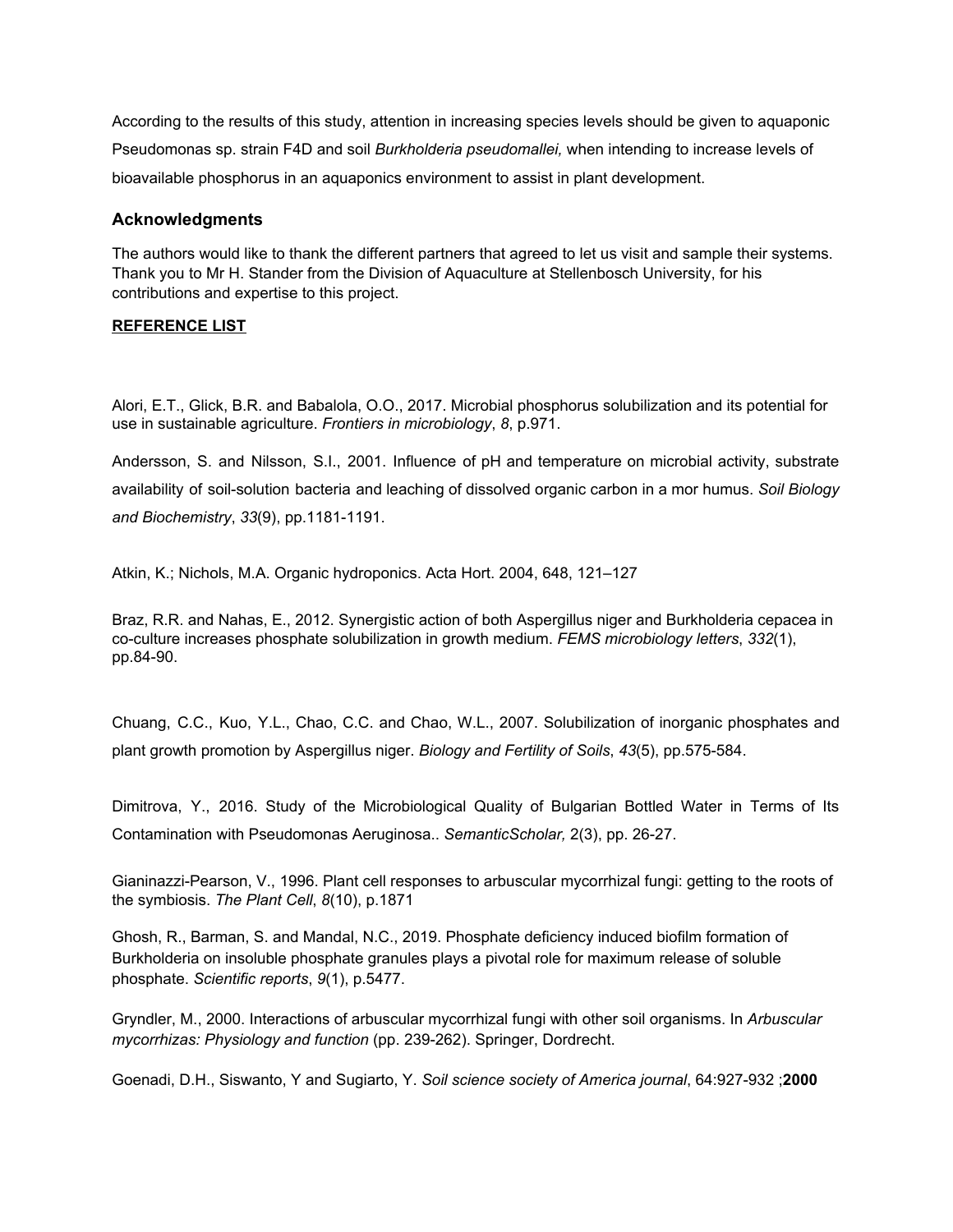Lal, L. In: *Agrotech Pub. Academy*, Udaipur, p. 224 : **2002.**

Harwani, D., 2012. The Great Plate Count Anomaly and the Unculturable Bacteria. *International Journal of Scientific Research,* 2(9), pp. 350-351.

Hantrakun, V. et al., 2016. Soil Nutrient Depletion Is Associated with the Presence of Burkholderia pseudomallei.. *Appl Environ Microbiol,* 82(24), pp. 7086-7092.

Katiyar, V. and Goel, R., 2003. Solubilization of inorganic phosphate and plant growth promotion by cold tolerant mutants of Pseudomonas fluorescens. *Microbiological research*, *158*(2), pp.163-168.

Liaud, N., Giniés, C., Navarro, D., Fabre, N., Crapart, S., Herpoël-Gimbert, I., Levasseur, A., Raouche, S. and Sigoillot, J.C., 2014. Exploring fungal biodiversity: organic acid production by 66 strains of filamentous fungi. *Fungal Biology and Biotechnology*, *1*(1), p.1.

Lennard, W.A., 2004. Aquaponics research ar RMIT university, Melbourne Australia. *Aquaponics Journal*, *35*, pp.p18-24.

Loomis, R.S. and Rapoport, H.F., 1985. Interaction of Storage Root and Shoot in Grafted Sugarbeet and Chard 1. *Crop science*, *25*(6), pp.1079-1084.

Mclean, E.O. 1982. Soil pH and line requirements. In Methods of Soil Analysis, Part 2. Chemical and Microbiological Properties. Ag. Monograph No. 9, 2nd edition.

Nautiyal, C.S., 1999. An efficient microbiological growth medium for screening phosphate solubilizing microorganisms. *FEMS microbiology Letters*, *170*(1), pp.265-270.

Nahas, E., 2015. Control of acid phosphatases expression from Aspergillus niger by soil characteristics. *Brazilian Archives of Biology and Technology*, *58*(5), pp.658-666.

Pillai, M.K.K. and Samuel, T., 1990. Effect of temperature and sunlight exposure on the fate of soil-applied [14 C]-gamma-hexachlorocyclohexane. *Archives of environmental contamination and toxicology*, *19*(2), pp.214-220.

Pikovskaya, R. I., (1948) Mobilization of phosphorus in soil in connection with the vital activity of some microbial species. Mikrobiologiya, 17, 362 - 370